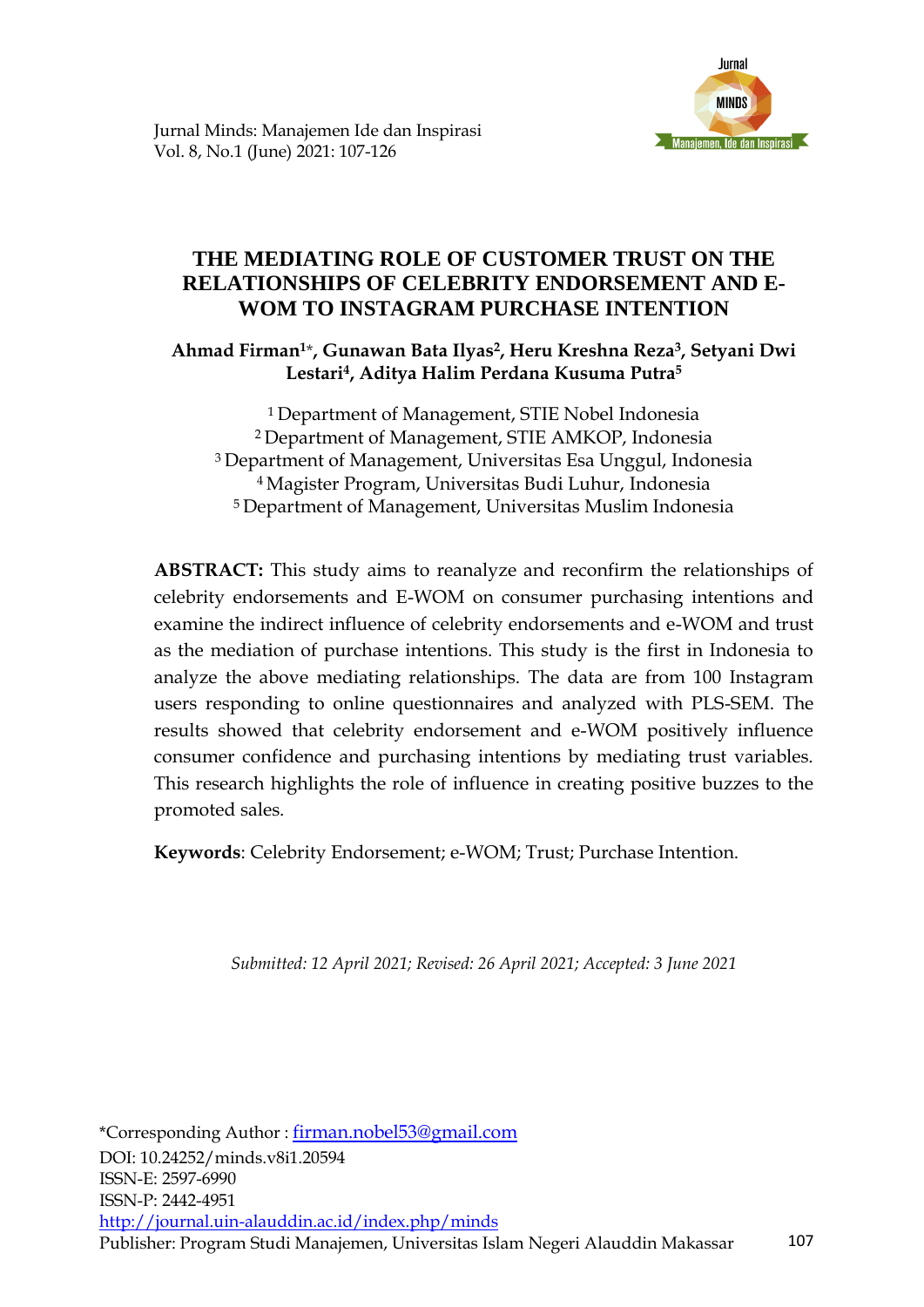#### **INTRODUCTION**

Currently, celebrities are used as a promotional tool for companies (Kusumasondjaja & Tjiptono, 2019). For example, celebrity endorsement is one of the most popular advertising strategies, representing about 15 percent of ads (Gul et al., 2020). By linking celebrities, companies can attract new potential customers quickly (Liang & Lin, 2018), certainly with the hope of developing equity-advantaged consumer-based brands (Dwivedi, Johnson, & McDonald's, 2015). However, previous research investigated the impact of celebrity endorsements on brand development (Gul et al., 2020), namely brand attitudes supported by purchasing intentions (Freire, Quevedo-Silva, Senise, & Scrivano, 2018). However, scientific research on the effects of celebrity support on consumer confidence is still limited (Roy & Pansari, 2014). Given the high costs incurred by companies in hiring celebrities, it becomes vital for marketing and advertising managers to create a link between endorser quality and consumer confidence (Jiménez & Martín, 2014). Therefore, our first goal is to empirically assess the impact of celebrity endorsements on purchasing intentions mediated by consumer confidence. (Spry, Pappu, & Cornwell, 2011a) Celebrities are also an essential factor in marketing strategies, as celebrities have many followers (Morimoto, 2018). One assessment of a celebrity endorser on Instagram from its popularity can be determined from how many followers or fans of celebrity endorsers (Freire et al., 2018). Therefore marketers choose artists or celebrity endorsers who are popular and have a lot of followers or followers. The more followers of a celebrity endorser, the more people pay attention (Ding, Molchanov, & Stork, 2011). This is a consideration for marketers following one of the purposes of celebrity endorsement: to make their products a concern, of course, with the result that many of the followers of these celebrities buy products offered by celebrities.

Celebrity support also improved brand image and consumer confidence that helped the company (Gul et al., 2020). This practice is also widespread, especially in Japan, with as much as 55% of T.V. commercials in Japan show celebrities in more significant numbers compared to Korea (47%), China (33%), and the United States (9%) (Morimoto, 2018). Japanese consumers tend to find ads with celebrity endorsers preferred, popular, and memorable by consumers (Morimoto, 2018). Indeed it is considered a powerful promotional tool by marketers around the world. The surviving literature shows that about one in four ads is used by celebrity supporters in Western countries (Spry, Pappu, & Cornwell, 2011b). On the other hand, the percentage of celebrity support used in television advertising can reach 60% in Asian countries such as Korea, Japan, and India (Amaral et al., 2013). Marketers spend most of their budget (about 10%) to compensate celebrities. For example, Nike spent \$1.44 billion on celebrity endorsements in 2003 (Ding et al., 2011).

A recent study has also shown that celebrity endorsements lead to favorable attitudes towards supported brands (Ahmad et al., 2020). Of course, the use of celebrity endorsements involves a considerable cost (Liang & Lin,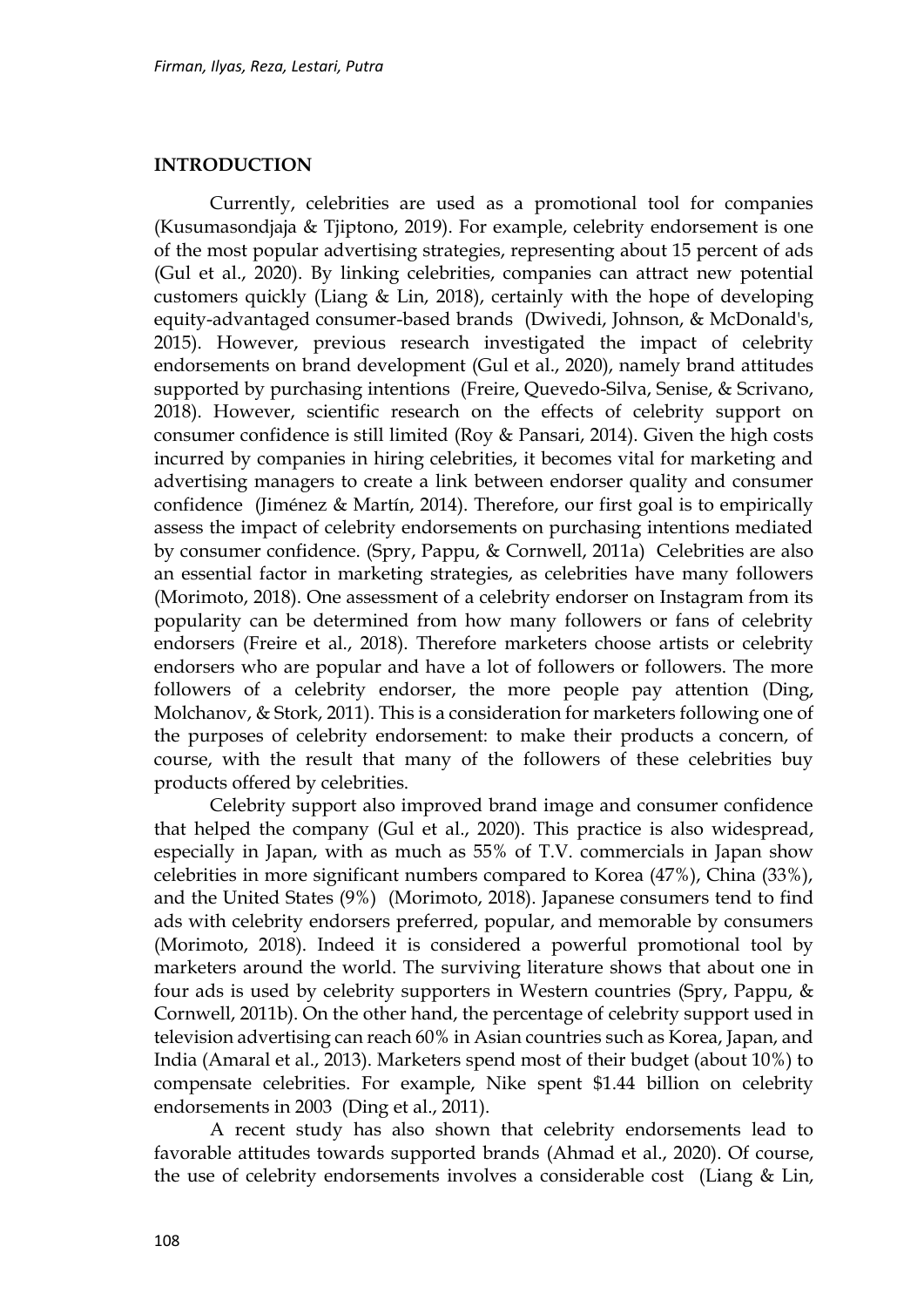2018) and does not guarantee success in marketing promotions. Therefore, there is a need to learn how celebrity endorsements influence consumer behavior, in which case we assess that consumer confidence is also an essential factor in their buying intentions (Madeeha, Shakil, & Farooq, 2020). Although consumers have an excellent response to celebrity support, research examining the impact of celebrity support on consumer purchasing intentions in Indonesia is still limited (Liang & Lin, 2018). With the help of celebrities who sell products from companies through their social media accounts (Kusumasondjaja & Tjiptono, 2019), businesses are also utilizing their social media creatively and innovatively as consumers are more likely to use social media to find information related to the products they aspire (Kusumasondjaja & Tjiptono, 2019).

Since the advent of Instagram in 2010, Instagram has attracted many of its users to do business. In Indonesia, the use of Instagram for influencer marketing is increasingly relevant, with 97% of influencers surveyed using Instagram as a thrower (Kusumasondjaja & Tjiptono, 2019). While many as 67% of influencers use Twitter, 33% use YouTube channels, 30% use Facebook, and 10% others. They use marketing communications to attract consumers' attention (M.K., K.O., & Neil, 2008). The marketing communication strategy currently widely used by marketers in Indonesia is the electronic word of mouth.

There is a difference between WOM (word-of-mouth) and E-WOM (electronic word-of-mouth), where it can be distinguished based on the media used; traditional WOM usage is usually face-to-face. At the same time, the use of e-WOM is usually online through cyberspace. As technology advances, the physical place where word of mouth occurs has changed from face-to-face to cyber-space. In this study, the authors used e-WOM because word of mouth electronic is currently an essential part of Instagram users digging for information about a product to be purchased. However, e-WOM among customers plays an indispensable role in everyday business situations. We recognize little difference in terms of importance between online and offline consumers (M.K. et al., 2008). Although online customers do not come face-toface with vendors, word of mouth is more important to online consumers than offline consumers (Tan & Chang, 2015). e-WOM has focused on the requested communication between individuals with strong and weak ties, friends, or individuals outside one's respective social circles (Shahab, Tara, & J.L., 2020). e-WOM can also take various forms, including online reviews, private messages, or blog posts (Wang, Anderson, Joo, & Huscroft, 2019). Thus, at least one party is interested and actively seeking product-related information. However, unfortunately, this study does not consider unsolicited e-WOM and can be found on Instagram by individuals who may not even be interested in the brand in question (Ahmad et al., 2020). but are related to the brand's communication exchange that is 'connected' with members of the brand community. As a result, e-WOM research does not adequately address the diffusion of existing information associated with very weak or non-existent social ties in this context.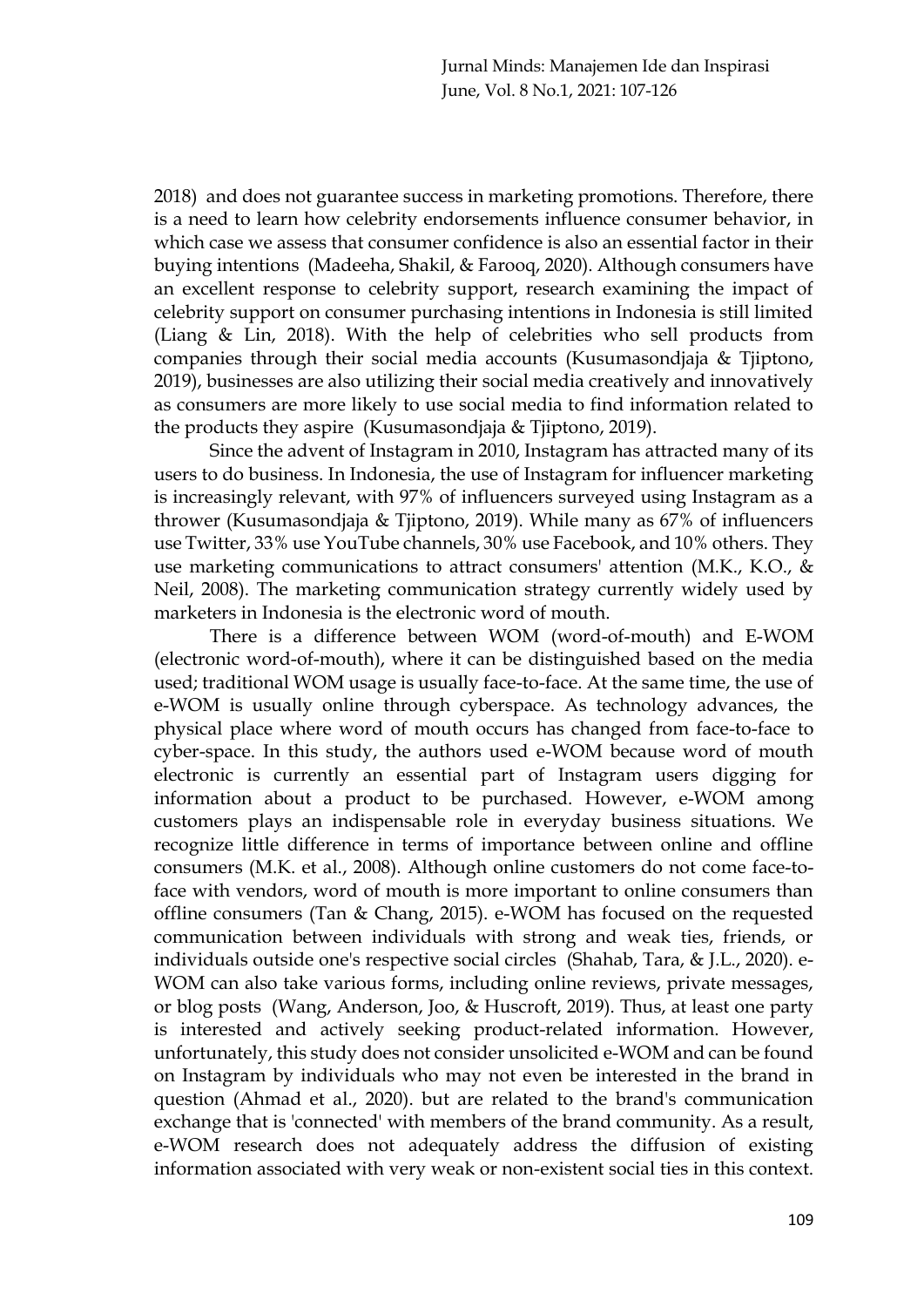Community members can engage in e-WOM both inside and outside the community (López, Sicilia, & Hidalgo-Alcázar, 2016). Still, little is known about whether their e-WOM behavior is related to their engagement behavior with the community of a product (Andreassen & Streukens, 2009).

This community certainly positively influences the machetes of its members; e-WOM conducted by community members can also generate trust for members in their purchase intentions related to a product. The literature shows that trust is a significant mediator that influences purchasing intentions (Linlin, He, Feng-Kwei, Wu, & Zejin, 2020) and has a vital role in the influence of consumer purchasing (Nick, 2019). For example, (Li, Pieńkowski, van Moorsel, & Smith, 2012) showed that consumer confidence in stores weakened the adverse effects on evaluation products and reduced the negative impact on consumer buying intention. Jiménez & Martín (2014) proposed that early trust had a mediator role in the influence on purchasing preferences, but their study offered no empirical evidence. Therefore, it is interesting for us to discuss the effect of trust mediation on consumer purchase intentions. Despite growing interest in understanding how consumer behavior relates to a particular context, some research has shown how effective and cognitive health impacts different countries with different levels (e.g., Morais, Solange, Galindo, & Miadaira, 2020: Tong & Su, 2018). In Indonesia, trust can create disruptions in trade relations, and friction in the market (Hofstede, 2011) stated; Trust and culture are intertwined with consumer purchasing intentions. Indeed consumer confidence sees the products advertised by celebrities, and the information they get from social media makes them interested in buying the product. Therefore, the research focuses on re-affirming and re-establishing a new concept of empirical research about the relationship of celebrity endorsements and e-WOM with the mediation of trust in the purchasing intentions of consumers at Instagram.

## **THEORETICAL REVIEW**

## *Celebrity Endorsement on Purchase Intention*

Traditionally, the concept of celebrity can be understood as a person known by the public and considered a role model for society (McCracken, 1989) because of his competence or professional beauty (Kahle, L. R., & Valette-Florence, 2012). Celebrities can inspire consumer desires, hopes, and dreams (Rockwell & Giles, 2009). Furthermore, celebrities can serve as brand personification, create bonds, and facilitate connections with consumers (Thomson, 2006). Regardless of the positive aspects of support, the use of celebrities in campaigns may or may not be effective (Madhu, 1995). Celebrities are used to positively influencing consumer behavior towards a product (Nunes & Cespedes, 2003), and advertising campaigns create links between products and celebrities, leading to the transfer of meaning that can be positive or negative to the product (Escalas & Bettman, 2017). To choose the appropriate celebrity,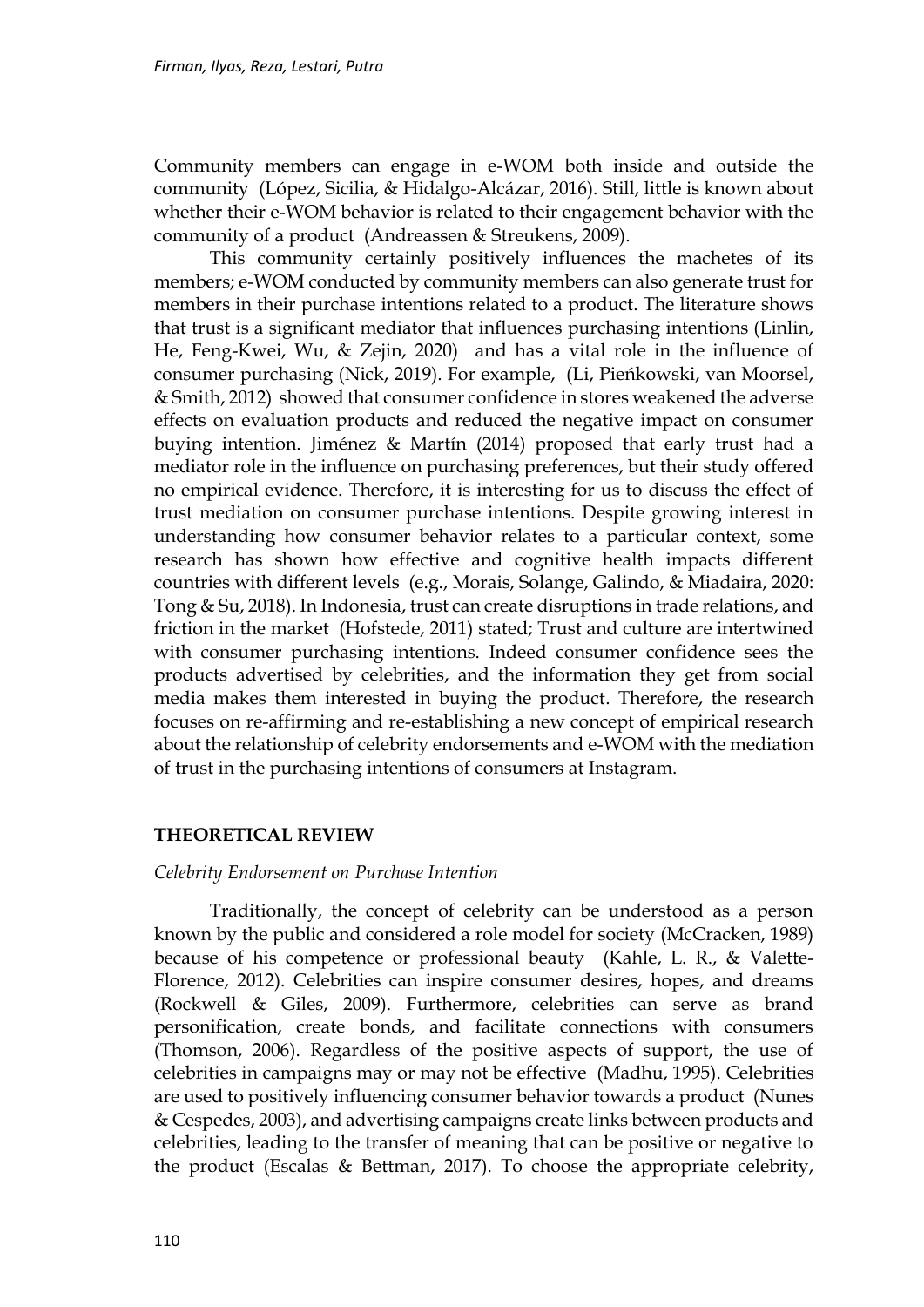Jurnal Minds: Manajemen Ide dan Inspirasi June, Vol. 8 No.1, 2021: 107-126

advertisers or marketers should consider, among other factors, the longevity of the campaign, celebrity acceptance and their relevance, the opinion of the target consumer about the use of celebrities for communication, and acceptance of target consumers when associating celebrities with products or brands. Several factors are considered when choosing celebrity supporters or brand sponsors when trying to build a campaign for brand fame (1) widespread recognition by consumers or by specific groups. (2) a combination or match between brand attributes and celebrity attributes regarding consumer perception (3) financial features fees and returns from the use of celebrities as supporters. Finally, (4) various ways to use celebrities in marketing communications (Veer, Becirovic, & Martin, 2010).

The efficacy of celebrity support is also supported by credibility, expertise, and attractiveness (Ohanian, 1991). Credibility, in this case, refers to the beliefs that celebrities convey to the public or their followers, such as; Expertise related to the knowledge and experience possessed by a supporter of a particular subject; and attractiveness is associated with the physical appearance, beauty, and sympathetic nature that exist in celebrity. When consumers believe that endorsers reflect their ideal self-concept and self-image, advertising evaluation can be positive, which can undoubtedly increase purchasing consumer products(Choi, 2019). In addition to these positive ratings, celebrity endorsements can also make these consumers more likely to show loyalty to a brand or product. The study also showed that the use of celebrities in campaigns is associated with a variety of strategies. (Rockwell & Giles, 2009) People are willing to pay up to 20 percent more for a product, depending on who supports it, generating more significant revenue for the company. Ads featuring celebrities tend to increase the value of companies on exchange exchanges, as they also influence investors' perceptions of the company's authorized ones (Agrawal & Kamakura, 1995). The effect of celebrity support on product evaluation, showing it affects celebrities' fans, has also been studied (Agrawal & Kamakura, 1995). The researchers found that much of this effect resulted from consumer associations between stars and supported objects (Choi, 2019). Based on this explanation, the hypothesis is as follows:

## *H1: Celebrity endorsements have a positive and significant effect on purchase intention*.

#### *e-WOM and Purchase Intention*

In the context of trading on social media, purchase intention refers to the consumer's choice to engage in online purchases from electronic vendors on social trading sites. The intention has proven to be a valid predictor of actual behavior (Venkatesh, 2000). Since actual conduct is usually difficult to measure, it is pervasive to measure behavioral intent in place of some actual behavior (Gul et al., 2020). Based on this point, the purchase intention can be considered a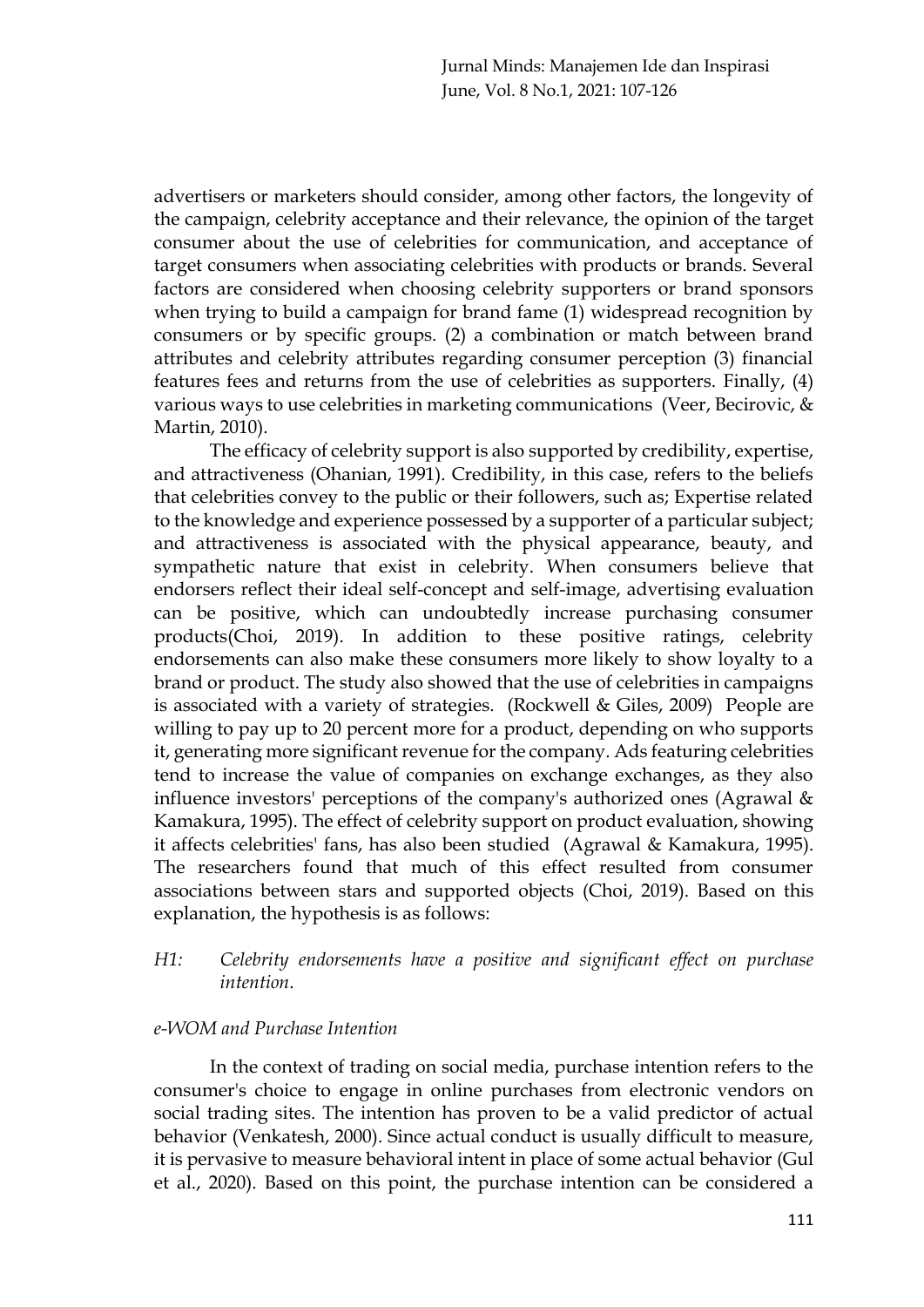reflection of consumer behavior results. It can be said that consumers get information from other consumers about a product. The purchase can be regarded as the final decision in most transactions. At the same time, many previous studies on electronic word of mouth in consumer buying intentions. (Liu, Bao, & Zheng, 2019) considers that the purchase intention in response to the e-WOM model is because they think it can reflect the results and consumer choice (Gul et al., 2020). Therefore, in this case, the buying intention in social trading will still be treated in response to the e-WOM effect. The consumer's final decision is based on the trust of buying a product. Based on this explanation, the hypothesis is as follows:

## *H2: e-WOM has a positive and significant effect of attracting the consumer purchase intention on the Instagram platform.*

## *Celebrity Endorsement through Trust on Purchase Intention*

Celebrity support is an efficient strategy used by marketers. It answers the needs of consumers from a psychological point of view. As a result, it affects the behavior and decision-making of the promoted product or brand (Rollins & Bhutada, 2014). Marketers consider celebrity features in advertising that attracts consumers to brands through luxury. Therefore, it holds a sizable portion of the marketing budget. Stars are famous people distinguished from others by their unique qualities, namely attractiveness, and credibility (Gefen & Straub, 2004). Celebrities achieve their fame in different fields, e.g., sports, acting, singing, and politics (Friedman, H. H., & Friedman, 1979). Marketers use celebrity fame to promote goods. Celebrity appearances are sought after to entrust brands to consumers.

The interaction between the attractiveness and credibility of celebrity supporters, on the one hand, can be dealing the withdrawal with advertising and consumer buying intentions on the other will be introduced to the underlying theories. Roy & Pansari (2014) state the credibility is a matter of perception so that credibility can change depending on the perpetrator of perception (communicator). The use of celebrities or famous figures makes the product more attention from consumers. Still, if the credibility of the celebrity or figure is considered unfit, then the purpose of the message is not achieved. According to (Shimp 2003), celebrity credibility is trustworthy. The superiority of celebrities in delivering a product with the power of its attractiveness is the main reason to choose celebrities as advertising supporters. This credibility has two characteristics (i.e., expertise is the impression formed by consumers about the capabilities and knowledge of celebrities or models in their relationship with the product). So that, if the consumer considers that a celebrity or model has good intelligence, knowledge, and understanding, they tend to accept it. In addition to the charisma factor also plays a role in assessing an expert or not. Trustworthiness is the consumer's impression of the presenter or model related to his character. Trustworthiness concerns how much this presenter or model is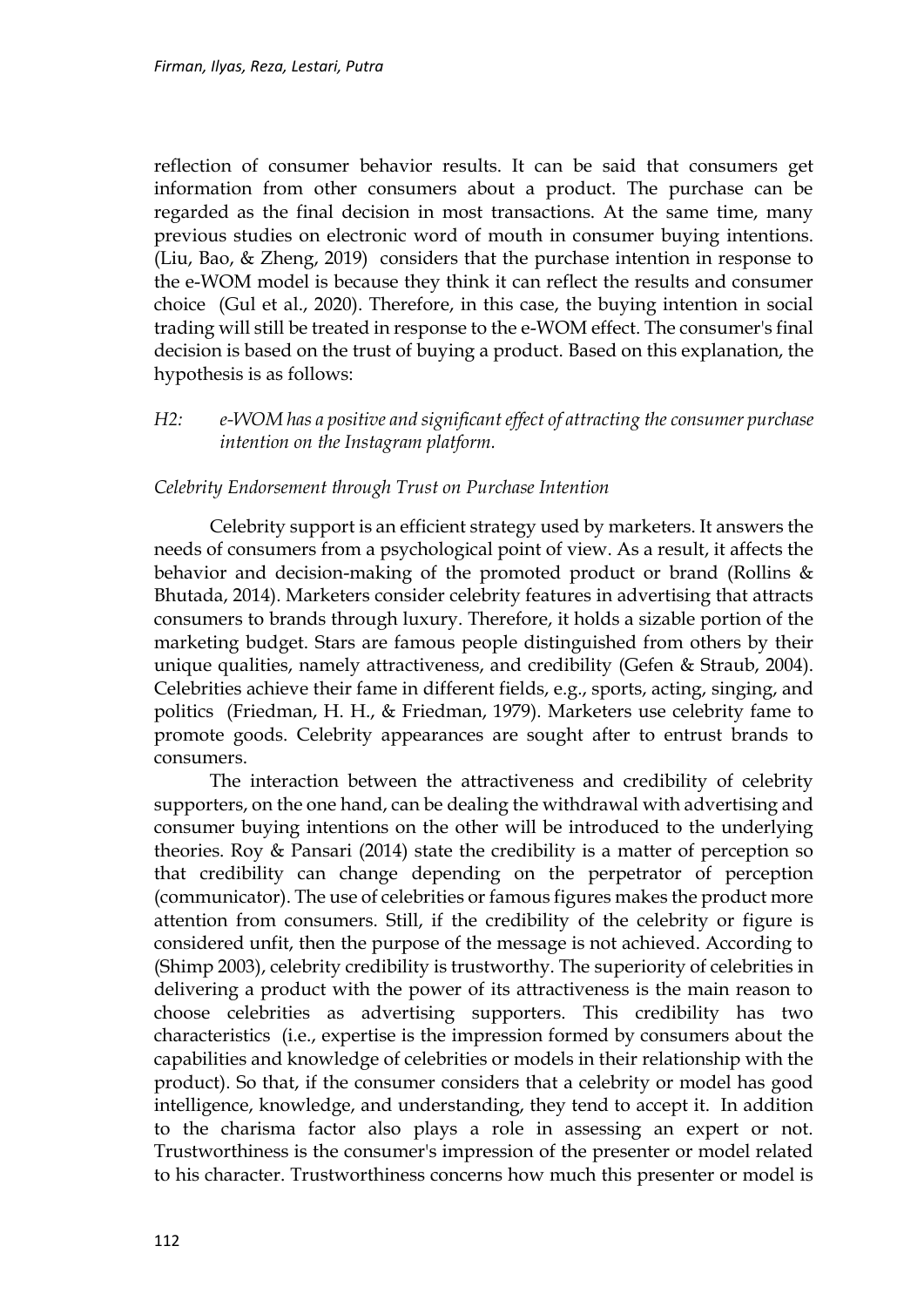perceived to be trusted by consumers. In general, attractiveness tends to like people they like, beautiful or handsome, and have a lot in common. According to (Shimp 2003), physically attractive supporters will result in a more pleasant evaluation of ads and products than ads that use less attractive communicators. However, empirical evidence suggests that engaging supporters are more effective if the supporting image matches the nature of the supported product (Delgado‐Ballester, 2004). Based on this explanation, the hypothesis can states as follows:

*H3: Celebrity endorsement has a positive and significant effect of attracting consumers purchase intention if mediating by trust*

#### *Mediating trust on e-WOM towards Purchase Intention*

Trust relates to the intention to accept vulnerabilities based on positive expectations, preferences, or behavior (Rousseau et al., 2012). Transactionally, in buyer and seller relationships, trust will increase when a trusted party shows behavior or other indicators following one's expectations (Gefen & Straub, 2004). In the new era, the rise of the internet and e-commerce in the late 1990s, trust expanded into new contexts. Word of mouth electronics allows consumers to assess whether a vendor can be trusted in a typical face-to-face interaction, resulting in uncertainty and heightening risk in online purchase decisions.

It is argued that in e-WOM, trust is an essential factor when some elements of uncertainty and risk may exist, as it can be used to reduce transaction costs when one cannot assess whether opportunism and uncertain situations will arise. Social trading is part of e-WOM that engages the community on such applications. Therefore, trust will still play an essential role in reducing the uncertainty that exists in online transactions. As mentioned above (Bilsen, Emrah, Erdoğan, & Oğuz, 2019), social commerce allows consumers to create content and allows everyone to share, recommend, and rate products or services. Therefore, the trust model cannot be quickly developed in this business based on just a few cues from the social trading website itself. Consumer interaction and information contributions are also essential to establish trust. That is why (Farivar, Turel, & Yuan, 2017) has shown that trust will be developed from two sources in trade. The first relates to the trust-building cues of products on social trading, such as their transaction records and commitments. The source of this trust can be seen as trust in the site. Then the second is based on the interaction and opinions of other social trading users. This type of trust captures an individual's willingness to be vulnerable to recommendations, comments, reviews, and feedback from a product. In this study, the trust developed from this trust in the product or obtained or seen from electronic word of mouth (e-WOM). Trust can help consumers ensure cognitively and emotionally that experienced consumers are undoubtedly reliable, and then some responses such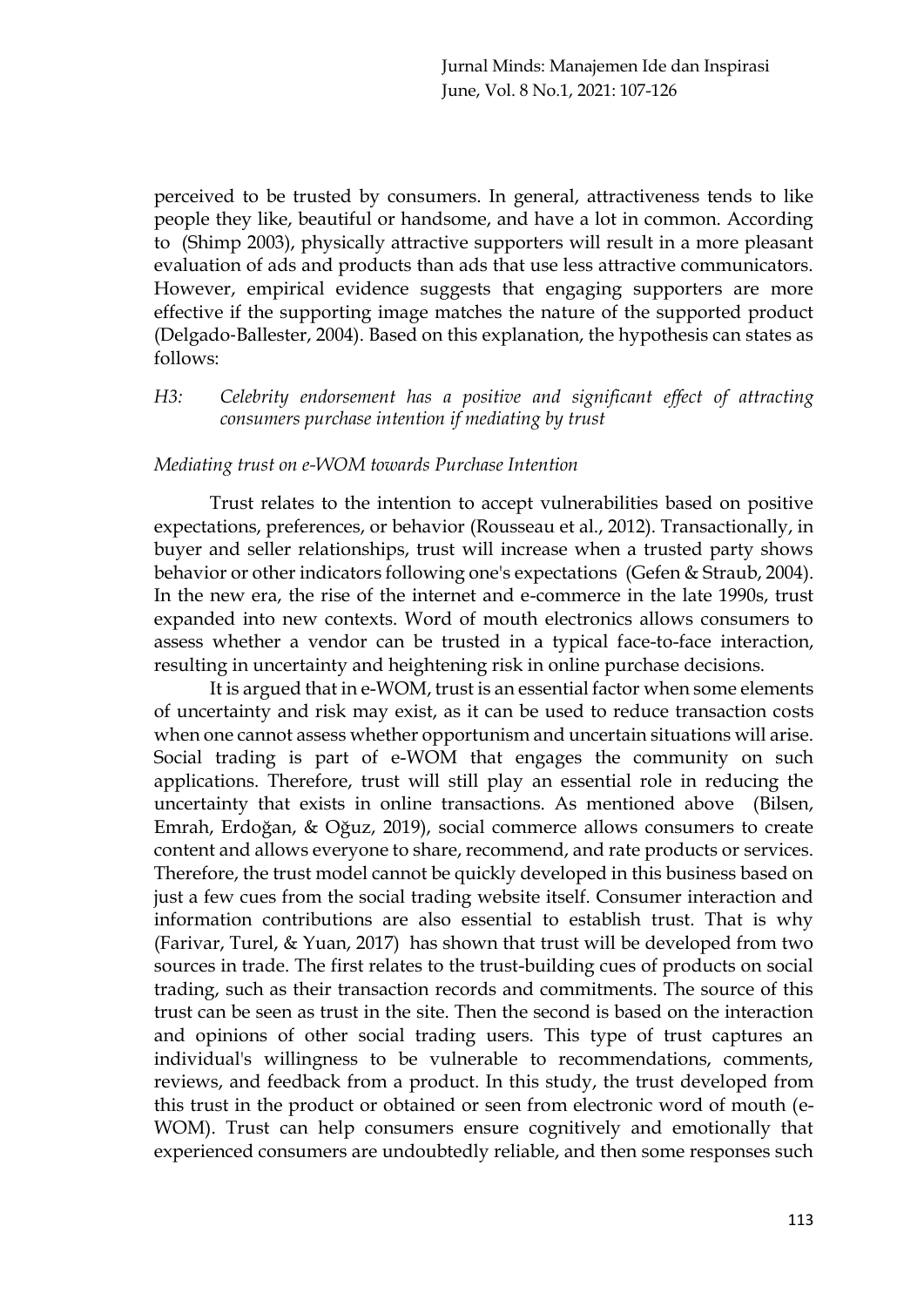as buying intentions tend to be promoted. Based on this explanation, the hypothesis can states as follows:

*H4: Trust can bridging the positive and significant effect between e-WOM on consumer purchase intention* 

## *Trust on Purchase Intention*

Morgan & Hunt (1994) defines that trust as the reliability and integrity of exchange partners. Reliability and integrity are associated with consistency, competence, honesty, fairness, responsibility, willingness, and virtue. In the study Delgado‐Ballester (2004), trust in a product is conceptualized as a confident expectation of brand reliability and intent in risky situations, and this definition of brand trust reflects two different components: brand reliability and purchasing intent. Brand reliability is based on how consumers believe that the brand is delivering on its promise. Besides, buying intentions are based on the size to which consumers believe that the brand will hold the consumer's interests from its interests when unexpected problems with buying products arise (Delgado‐ Ballester,2004). Consumer perception of a product represents a particular situation where the consumer faces several factors of uncertainty or ambiguity in his or her satisfaction with expectations. Consumer confidence is a feeling of security held by consumers that brands will meet consumer expectations. Consumer confidence represents recognizing that product value can be created and developed by managers to exceed consumer satisfaction with product attributes and functional performance.

The consumer connects the image of trust with a product/brand based on his/her experience with the brand. Therefore, as an attribute of experience, trust will be influenced by the consumer evaluation of any direct and indirect contact (celebrity endorser, word of mouth, brand reputation) with the product/brand (Delgado‐Ballester,2004). Therefore, consumer confidence can be an essential contributor to consumer purchasing intentions (Park, H., & Kim, 2016). Trust has also been established as a critical predictor for positive marketing and branding activities such as loyalty, consumer retention, and buying intentions (Kang & Hustvedt, 2014). The study results by Kang & Hustvedt (2014) showed that trust that directly affects consumer purchasing intentions is also influenced by word of mouth. Furthermore, Ma, Y. J., Littrell, M. A., & Niehm (2012) suggest that consumer confidence in the concept of fair trade and product attributes plays an essential role in driving consumer buying intentions. Based on this explanation, the hypothesis can states as follows:

*H5: Trust has a positive and significant effect on consumer purchase intention.*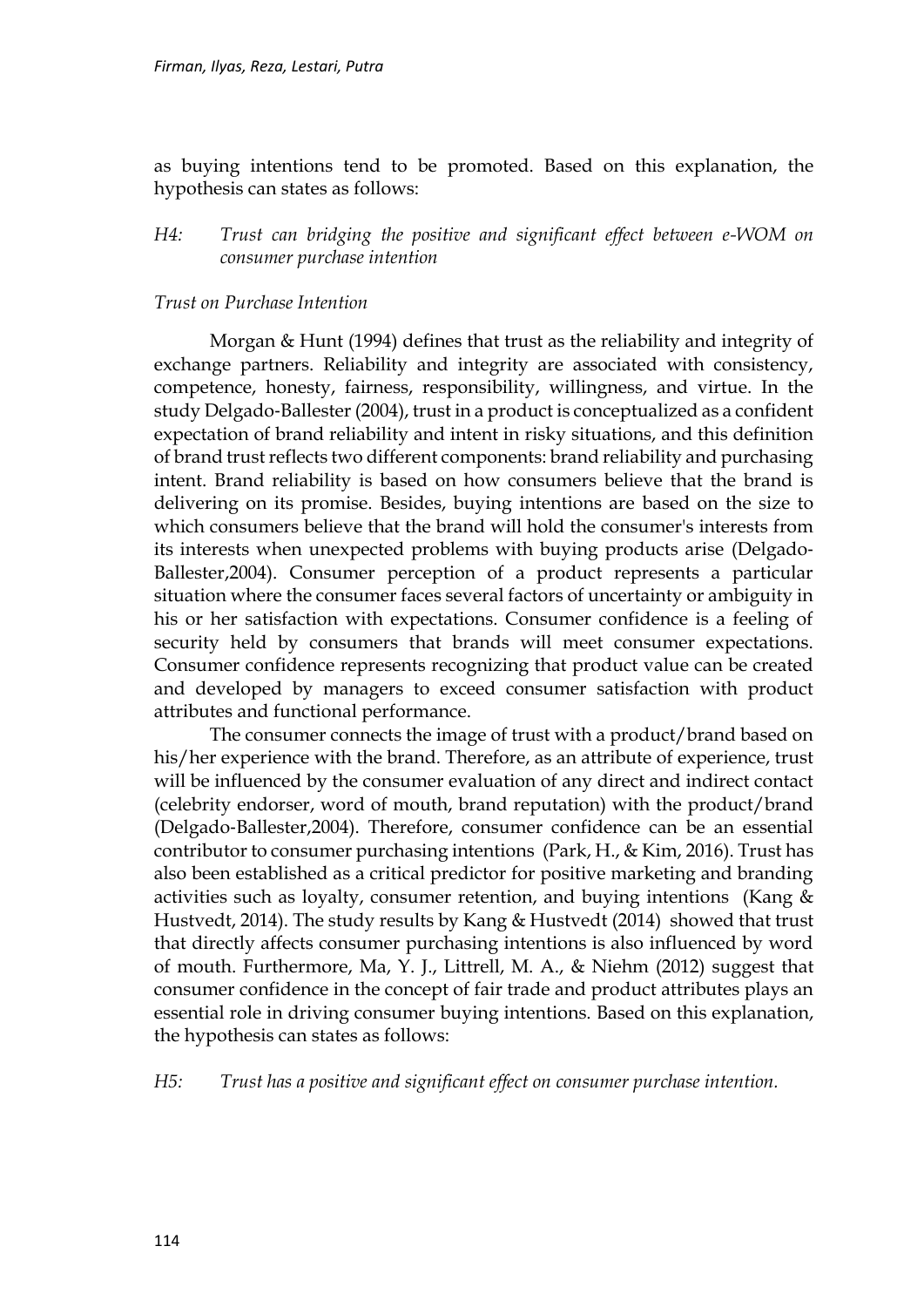Jurnal Minds: Manajemen Ide dan Inspirasi June, Vol. 8 No.1, 2021: 107-126

#### **METHODOLOGY**

This research covers all customers who buy products through Instagram social media. So far, the number of consumers on Instagram who have made transactions is inaccurate. As a result, the sampling method used in this study was a non-probability category, with 100 respondents. Criteria samples in this study are consumers who have purchased products from social media Instagram. Sampling techniques used are purposive sampling based on (Sarstedt, Henseler, & Ringle, 2011). This study employs a five-point Likert scale, data measurement asks respondents to indicate their response to products they purchase from Instagram or other apps. The scale ranges from (1), strongly disagree; (2), disagree; (3), moderate agree; (4), agree; and (5), Totally agree. The criteria in this sample are that they have twice purchased products recommended by celebrities and e-WOM. Considering that the transaction was done at least two times, respondents already have enough experience in their knowledge of celebrity endorsement and e-WOM, compared to respondents who bought only for the first time, making it easier for researchers to get more reliable study results. This study has four variables: Celebrity endorsement, e-WOM; Buying intentions, and trust as a mediation variable. Measurement of items from all variables can be seen in appendix 1.

The variable measurement stage goes through several stages, namely, testing the construct validity of items using SPSS. We also used SPSS to measure the normality of the variables with the Kolmogorov-Smirnov method. The normality test results show that the data is normally distributed (Asymp. sig> 0.12). The second stage of testing measures the outer model on SmartPLS, i.e., loading factor> 0.60 (Fornell & Larcker, 1981; Hair et al., 2014); inner-model testing (i.e., Cronbach alpha, composite reliability, and AVE provided that each test value is > 0.60) (Chin, 1998); measurement of goodness of fit model by evaluating data testing criteria, i.e., Standardized Root Mean Square Residual and Normed Fit Index (SRMR < 0.80, NFI > 0.90) (Henseler et al., 2016; Bentler & Bonett, 1980). d\_ULS and d\_G with the criteria original value (saturated model > estimated model). Then test the coefficient of determination and F-test (R-Square and F-test). The final research testing stage is hypothesis testing using the constant bootstrapping method with chi-square  $(n = 200)$ .

#### **RESULTS**

This study evaluates the inner model quality by the convergent and discriminant validity. The convergence validity is observed through the loading factor. An instrument is said to meet the criteria if it has a loading factor above 0.7. Convergent validity test results are presented in Table 1.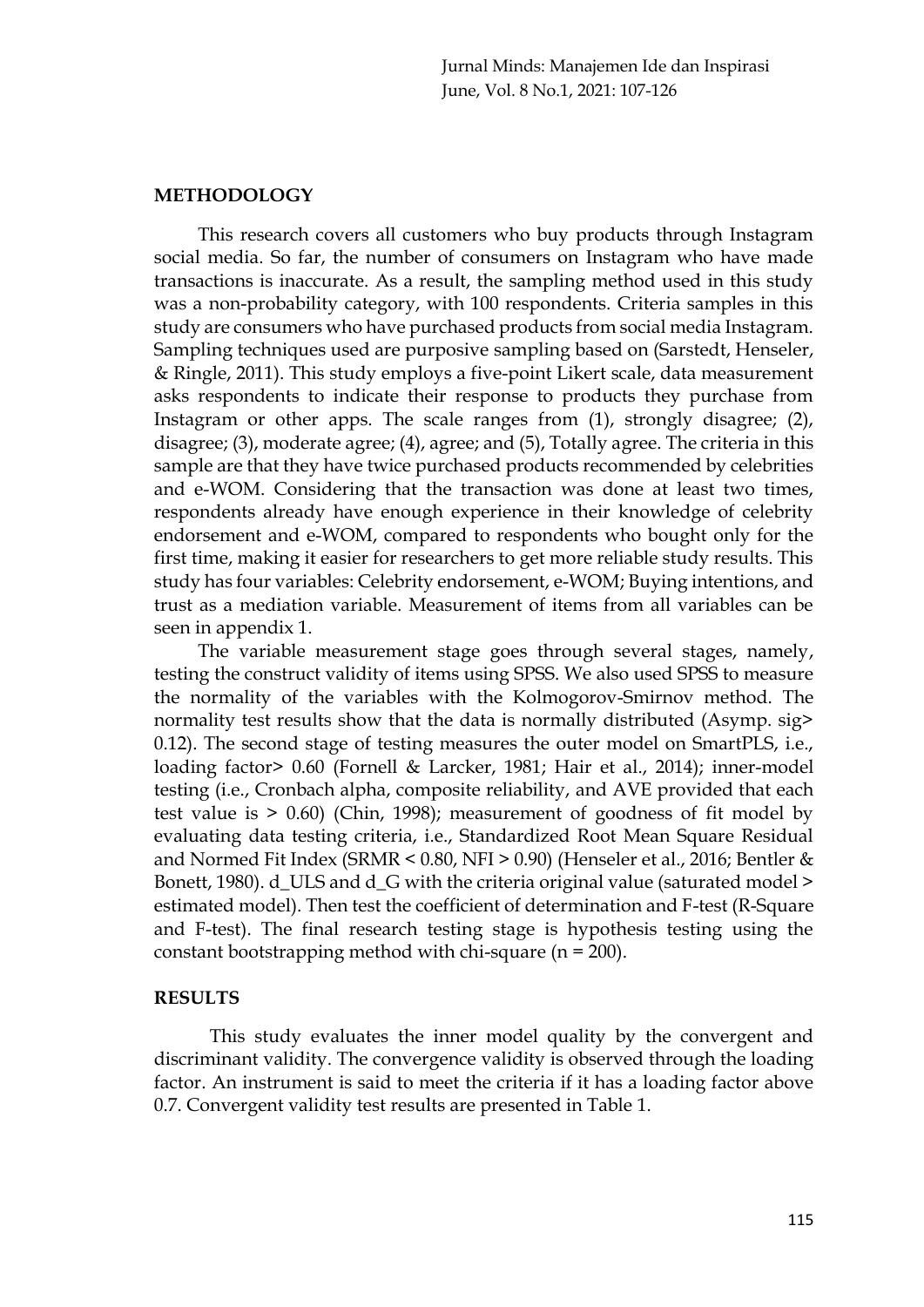|                 | Ce                                                         | Pi    | Trust | e-WOM |
|-----------------|------------------------------------------------------------|-------|-------|-------|
| CE1             | 0.715                                                      |       |       |       |
| CE <sub>2</sub> | 0.718                                                      |       |       |       |
| CE3             | 0.826                                                      |       |       |       |
| CE4             | 0.697                                                      |       |       |       |
| CE <sub>5</sub> | 0.751                                                      |       |       |       |
| PI1             |                                                            | 0.723 |       |       |
| PI <sub>2</sub> |                                                            | 0.846 |       |       |
| PI3             |                                                            | 0.703 |       |       |
| PI4             |                                                            | 0.816 |       |       |
| PI <sub>5</sub> |                                                            | 0.759 |       |       |
| T <sub>1</sub>  |                                                            |       | 0.856 |       |
| T <sub>2</sub>  |                                                            |       | 0.731 |       |
| T <sub>3</sub>  |                                                            |       | 0.849 |       |
| <b>T4</b>       |                                                            |       | 0.845 |       |
| T <sub>5</sub>  |                                                            |       | 0.809 |       |
| e-WOM1          |                                                            |       |       | 0.781 |
| e-WOM2          |                                                            |       |       | 0.75  |
| e-WOM3          |                                                            |       |       | 0.655 |
| e-WOM4          |                                                            |       |       | 0.779 |
| e-WOM5          |                                                            |       |       | 0.839 |
|                 | $\mathbf{m}$ $\mathbf{r}$ $\mathbf{m}$ $\alpha$<br>(0.000) |       |       |       |

Table 1. Validity of Convergents and Discriminants

Source; SEM-PLS Ouput (2020)

Based on table 1, all items that measure celebrity endorsement, e-WOM, trust, and consumer purchase intentions are worth more than 0.7. Thus the object is declared valid for further use to measure its variables. Based on the crossloading measurement in table 1, it can be inferred that the overall item that measures celebrity endorsement, e-WOM, trust, and purchase intentions of consumers generates a more excellent loading value compared to the loading value on other variables. The reliability of constructs is identified by the discriminant reliability (AVE) above 0.5, Cronbach's alpha, and composite reliability to be larger than 0.7 as in table 2.

Table 2. Validity of Convergents and Discriminants Cronbach's onbach's rho\_A Composite<br>Alpha rho\_A Reliability Reliability (AVE) Celebrity Endorsement 0.798 0.81 0.865 0.552 Purchase 1 decrease 1.829 0.848 0.886 0.595 Trust 0.876 0.879 0.912 0.671 e-WOM 0.824 0.829 0.874 0.583

Source; SEM-PLS Ouput (2020)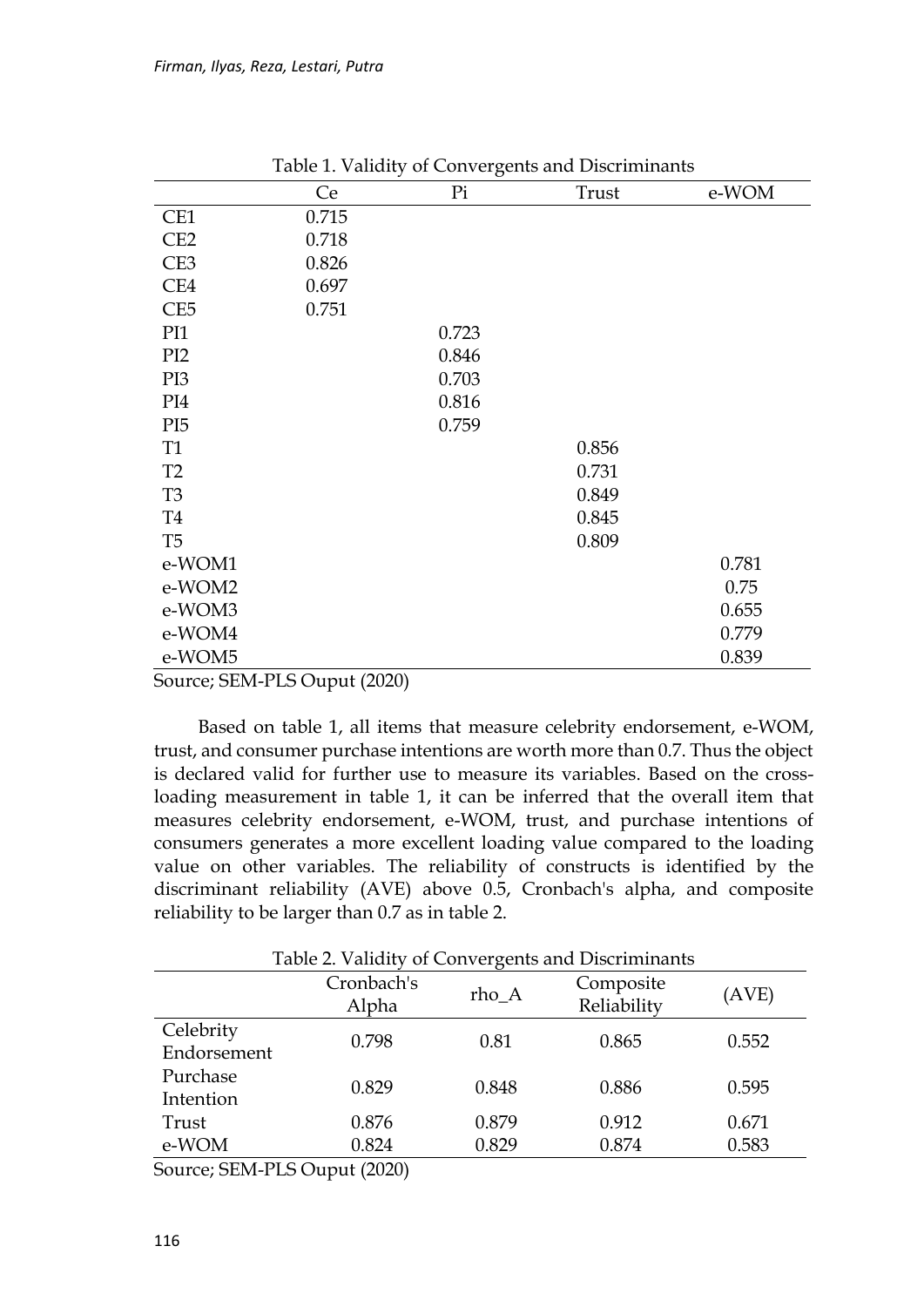Jurnal Minds: Manajemen Ide dan Inspirasi June, Vol. 8 No.1, 2021: 107-126

Based on the table above, it can be known that the reliability discriminant value (AVE) in the Celebrity endorsement variable is 0.552, the e-WOM variable  $0.583$ , the trust variable is  $0.671$ , and the consumer's purchase intention variable is 0.595. The result shows a value greater than 0.5. Thus, based on the discriminant reliability (AVE) calculation, all items are declared reliable in measuring latent variables. Then, the composite reliability value on the celebrity endorsement variable is 0.865, the e-WOM variable is 0.874, the trust variable is 0.912, and the consumer purchase intent variable is 0.886. The result shows a value greater than 0.7. Thus, it can be said that based on the calculation of composite reliability, all items are declared reliable in measuring latent variables. The Cronbach's Alpha of celebrity endorsement variable shows a figure of 0.798, the e-WOM variable of 0.824, the trust variable of 0.876, and the variable consumer purchase intention of 0.829. The results display a value greater than 0.6. Thus, based on Cronbach's Alpha calculations, all sub-variables are declared reliable in measuring their latent variables.



Figure 1. Significance Result of Bootstrap Analysis

The Goodness of fit Model is used to determine the magnitude of an endogenous variable's ability to describe the diversity of exogenous variables and determine the importance of the contribution of exogenous variables to endogenous variables. The goodness of fit Model in PLS analysis is conducted using the Q-Square predictive relevance (Q2).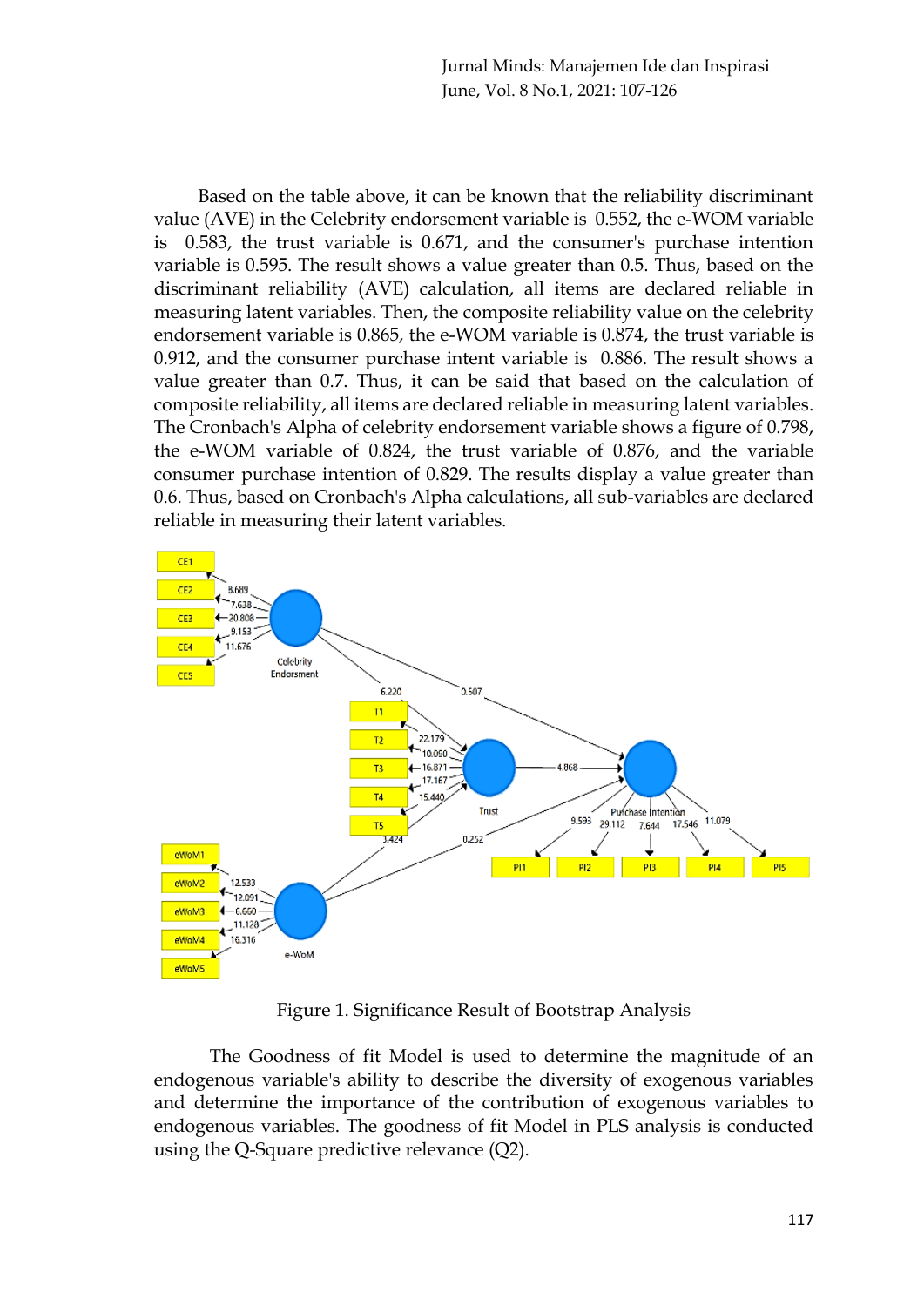| R Square           |  | R Square Adjusted |  |       |
|--------------------|--|-------------------|--|-------|
| Trust              |  | 0.755             |  | 0.745 |
| Purchase Intention |  | 0.73              |  | 0.714 |

Table 3. Model Specification

R-square variability is worth 0.755 or 75.5%. This result may indicate that the diversity of trust variables can be explained by the Celebrity endorsement and e-WOM variables by 75.5% or, in other words, the contribution of celebrity endorsement variable, e-WOM, to the trust variable of 75.5%. In comparison, the remaining 24.5% is another variable contribution not discussed in this study. Furthermore, the R-square inconsistent consumer purchasing intentions are worth 0.73 or 73%. This result indicates that the Celebrity endorsement variable can explain the variable diversity of consumer purchasing intentions, e-WOM, and trust by 73%, while the remaining 27% is another variable contribution not discussed in this study. In this study, hypothesis testing using Partial least square (PLS) analysis technique with SEM-PLS (Hair et al., 2016).

## **DISCUSSION**

## *Celebrity Endorsement, Trust, and Purchase Intention*

The results of previous research show that celebrity endorsement influences purchasing intentions through mediating trust variables. Meanwhile, celebrity endorsement has no direct effect on purchase intention. This finding is in line with research conducted by (Kusumasondjaja & Tjiptono, 2019), where the results showed that consumers are more interested in their trust in public figures with a realizable positive effect buying interest in Instagram users. This phenomenon is because consumers view celebrities as people who can inspire, have sufficient achievements and knowledge about the products they advertise, and succeed in their careers that can affect their purchasing intentions. Celebrities are also considered to represent an ideal lifestyle, where some people or at least fans want to follow their lifestyle. With the behavior of the market that wants to emulate the lifestyle of celebrities, companies are willing to spend a small amount of money to cooperate with celebrities in promoting their products or brands where the celebrity who becomes a pusher can give confidence about a product to prospective consumers. The study results also explain how celebrity characteristics affect the effectiveness of the buying intentions made by consumers because of trust; little attention is paid to the issue that concerns which consumers are more likely to be the target of the effect of a celebrity endorser. Indeed, little is known about what role consumer characteristics play in the extent to which product endorser support and suitability influence consumer purchasing intentions. The influence of individual differences on consumers has been extensively researched lately (Kassarjian, H. H., & Sheffet, 1991). The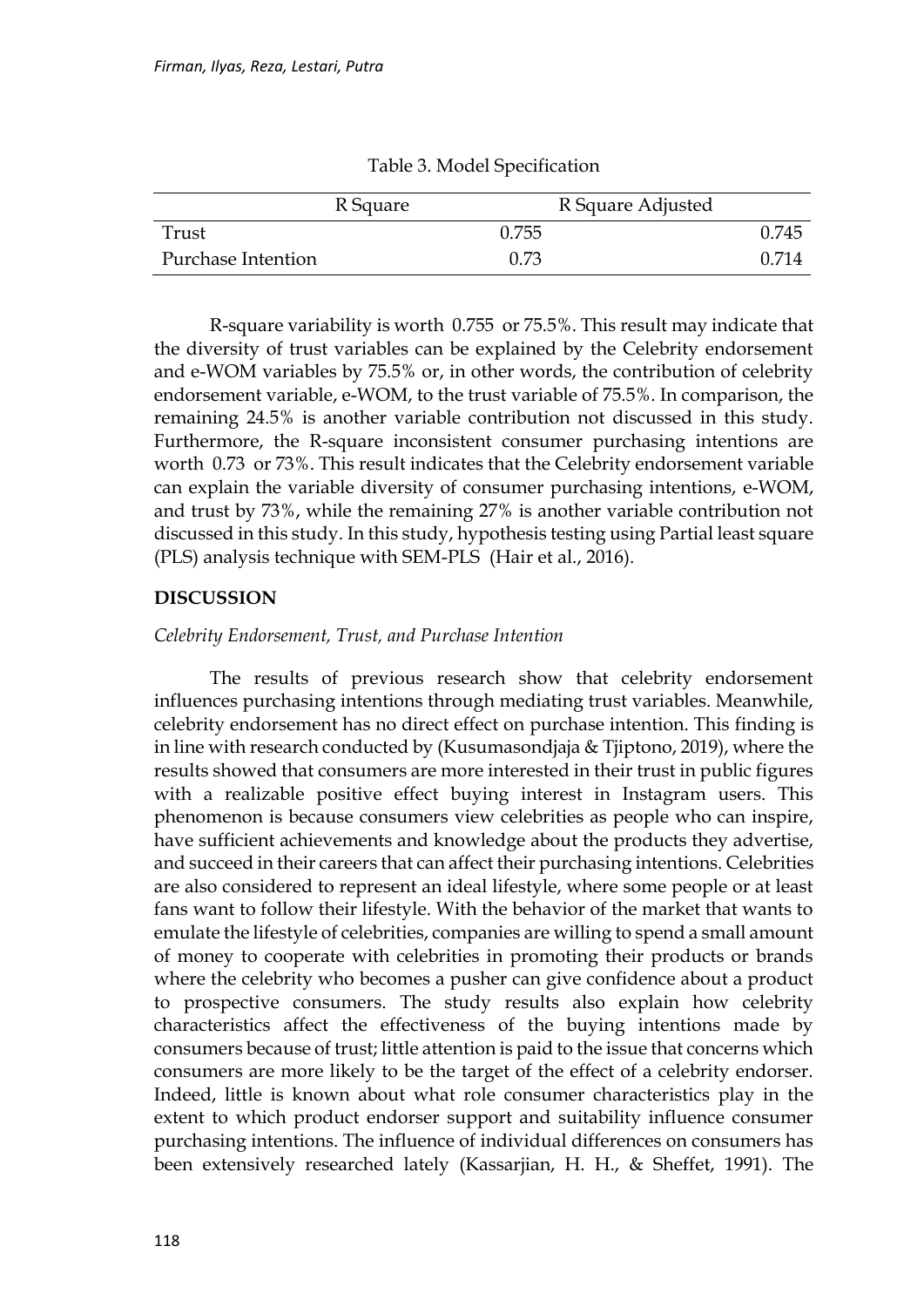research centered on assessing the relationship between various individual variables and persuasion processes and information handling (Havlena, W. J., & Holbrook, 1986). Although previous literature has identified multiple factors that can influence a consumer's buying intentions, such things are simply characteristic of messages, product-related elements, personal relevance, motives, and needs. The differences in consumer characteristics and product engagements have been understood as the main determinants.

#### *e-WOM, Trust and Purchase Intention*

The results showed that e-WOM influences were purchase intentions through mediating of trust variables. In comparison, electronic word of mouth has no direct influence on purchase intention. These findings have significant implications for e-WOM literature. First, they demonstrated the connection between moderators previously explored and purchase attribution (Shahab et al., 2020), which has not yet been seen. Second, The behavior of purchasing intentions supports previous literature, finding that trust allows consumers to buy from or recommend this to others (Ahmad et al., 2020). in particular, proven engagements generate greater attention and a better understanding of the message of a product (Celsi, R. L., & Olson, 1988); and consumers use more time devoted to finding information about a product (Bloch, Sherrell, & Ridgway, 1986); deeper information processing (Burnkrant, R. E., & Sawyer, 1983) and broader elaboration of the product. It also supports the idea of creating more community member identification among consumers. The stronger the influence of e-WOM, the more likely consumers are to recognize the similarities they share and feel like they are part of the brand/product itself (Jacobsen, 2018). If they identify consumers by reading reviews and experiencing negative purchase results, they're more likely to blame others. If a consumer offers a product from an assessment to another potential customer, they should limit who sees the review (M.K. et al., 2008), so it is only shown to first-time buyers or buyers who do not feel the effects of the product. This strategy will limit potentially harmful results even when consumers are unhappy with their purchases (Tan & Chang, 2015). This series of studies have only begun to scratch the surface of purchasing intentions in the context of online shopping mediated by trusts. Many more ways will be informed from future research. The study focused only specifically on Instagram and some e-commerce apps. There are many examples of products purchased from, for instance, Amazon, that turn out to be in no way similar to what consumers believed at the time they bought. This revelation most likely does not prevent people from shopping on Amazon; it just encourages them to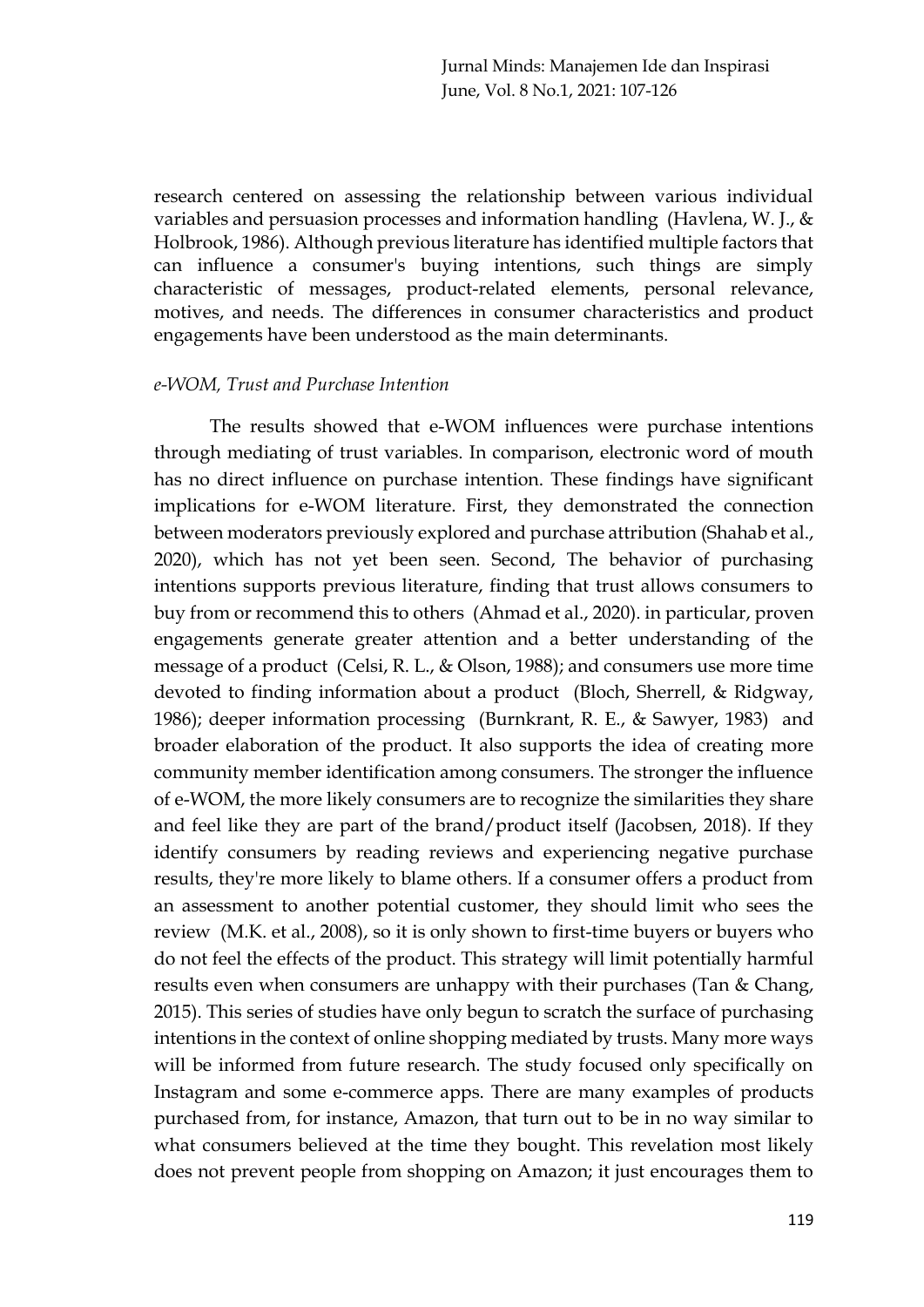choose products more carefully, preferably from better known or more quality brands.

#### *Trust and Purchase Intention*

The results of our research show that trust significantly affects consumer purchasing intentions. Because trust is the determinant of the consumer in conducting a transaction relationship based on a belief that the person he trusts has all his obligations correctly and as expected, the trust gained by consumers from the company will be an advantage for the company. In the online shopping business, the level of consumer confidence is higher because consumers with the company are not directly involved or face-to-face, but between consumers and companies only conduct remote communication. In addition, the products offered by the company are only in the form of photos displayed through online shopping websites. The results of research conducted by (Tong & Su, 2018) stated that the tendency of consumers to buy a brand or take action related to purchases on products could be measured by the degree of possibility of consumers trusting advertisers and the information they get about the product. In addition, research also conducted by Lin & Ching Yuh (2010) suggests that information coming from reliable sources, the attitudes, values, opinions, and behaviors of consumers can be influenced through internalization. Internalization occurs when consumers allow authorities (celebrity endorsers with credibility and e-WOM) to control their attitudes and values in making purchase decisions.

#### **FURTHER STUDY**

This study is aware of certain limitations; First, our research provides only a few insights into modern marketing strategies in this regard: Celebrity endorsement and e-WOM in consumer purchasing intentions. Second, empirical studies in this study in design are static. The model that we developed and tested is limited to putting together a simple relationship related to celebrity endorsement and e-WOM as variables that can affect consumer purchasing intentions. However, in retirement, these relationships can change at certain stages and develop into more complex images where it allows some studies to build better modern marketing concepts. This research also does not allow us to capture the dynamic relationship developments proposed in this research model relating to celebrity endorsements and e-WOM in the context of consumers' purchasing intentions and their belief in using or buying products. This research is also not experimental research or longitudinal (long-term research) but explanatory research and in a short period. So this study is not able to describe the dynamics of objects studied compared to research in one period on the use of information technology. So that the possibility of systematic errors, both intentional and unintentional, caused by researchers (e.g., poor design of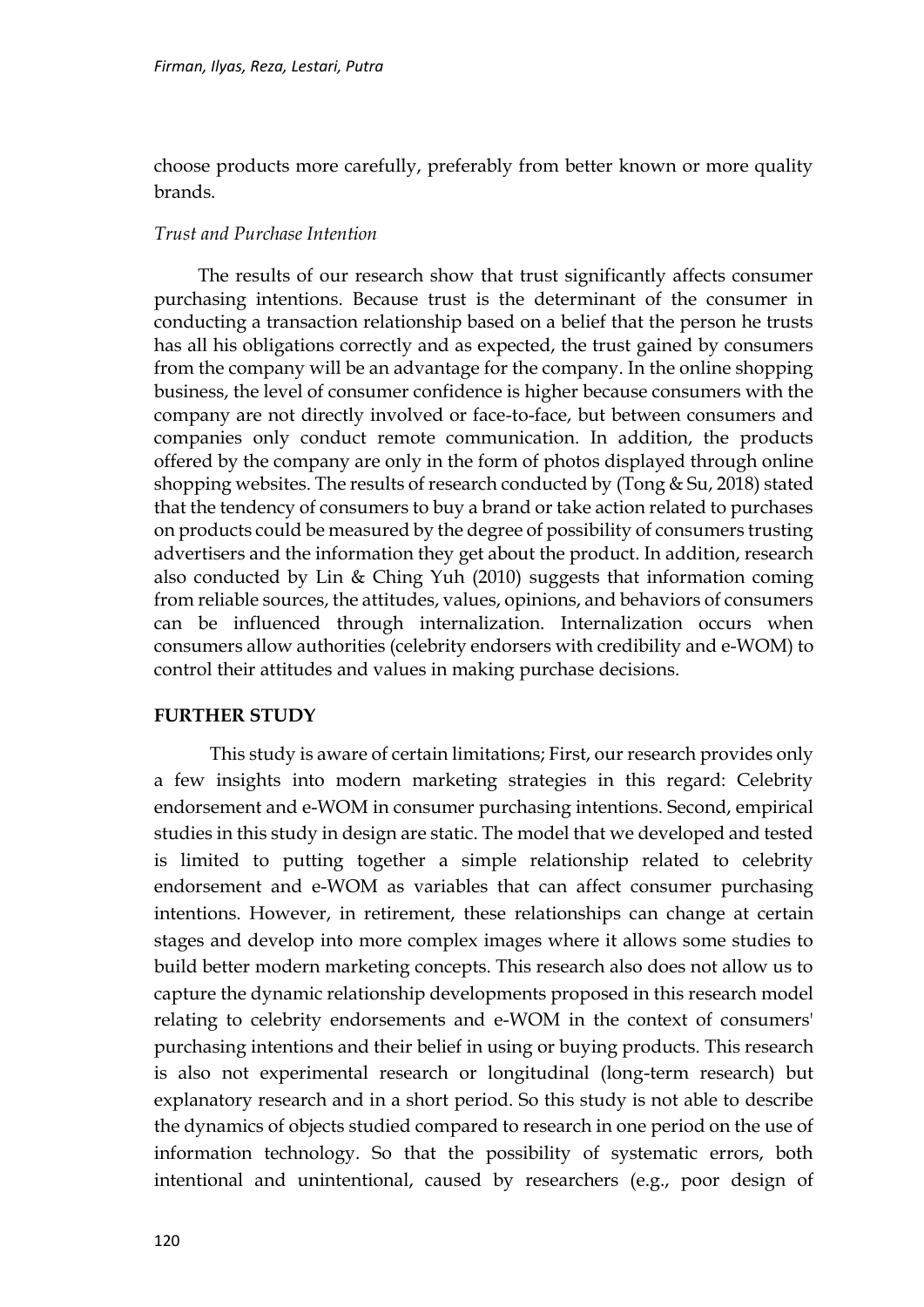questionnaires) and also at the time of data retrieval (such as directing respondents) because questionnaires are disseminated online as well as errors from respondents (such as not understanding questionnaires).

### **REFERENCES**

- Agrawal, J., & Kamakura, W. (1995). 1995\_Agrawal e Kamakura\_Economic Worth of Celebrity Endorsers.pdf. Journal of Marketing, 59, 56–62.
- Ahmad, D., Ruaa, H., Tillal, E., Muhammad, R.-S. P., Dongmei, C., & Naphat, K. (2020, January 1). Factors affecting e-WOM credibility, information adoption and purchase intention on Generation Y: a case from Thailand. Journal of Enterprise Information Management. https://doi.org/10.1108/JEIM-04- 2019-0118
- Albright, Jeremy J.; Park, H.M. (2009). Albright, J. Indiana University. Retrieved from http://hdl.handle.net/2022/19736
- Amaral, G., Bushee, J., Cordani, U.G., KAWASHITA, K., Reynolds, J. H., ALMEIDA, F. F.M. D. E., ... Junho, M. do C.B. (2013). No齢者にお体る析Title. Journal of Petrology, 369(1), 1689–1699. https://doi.org/10.1017/CBO9781107415324.004
- Andreassen, T. W., & Streukens, S. (2009). Service innovation and electronic word Of mouth: Is it worth listening to? Managing Service Quality: An International Journal, 19(3), 249–265. https://doi.org/10.1108/09604520910955294
- Bilgihan, A. (2016). Gen y customer loyalty in online shopping: An integrated trust, user experience, and branding model. Computers in Human Behavior, 61,103–113. https://doi.org/10.1016/j.chb.2016.03.014
- Bilsen, B., Emrah, Ö., Erdoğan, K., & Oğuz, A.M. (2019). An Investigation of Augmented Reality Applications from the Perspectives of Brand Trust and Purchase Intentions of Customers. In S. Grima, E. Özen, H. Boz, J. Spiteri, & E. Thalassinos (Eds.), Contemporary Issues in Behavioral Finance (pp. 53– 64 https://doi.org/10.1108/S1569-375920190000101005).
- Bloch, P. H., Sherrell, D. L., & Ridgway, N.M. (1986). Consumer Search: An Extended Framework. Journal of Consumer Research, 13(1), 119. https://doi.org/10.1086/209052
- Burnkrant, R. E., & Sawyer, A. G. (1983). Effects of involvement and message content on information-processing intensity. Information Processing Research in Advertising, 12(2), 46–64.
- Celsi, R. L., & Olson, J.C. (1988). The role of involvement in attention and comprehension processes. Journal of Consumer Research, 15(2), 210-224.
- Choi, Y. K. (2019). Characters' persuasion effects in advergaming: Role of brand trust, product involvement, and trust propensity. Internet Research, 29(2), 367–380. https://doi.org/10.1108/IntR-01-2018-0021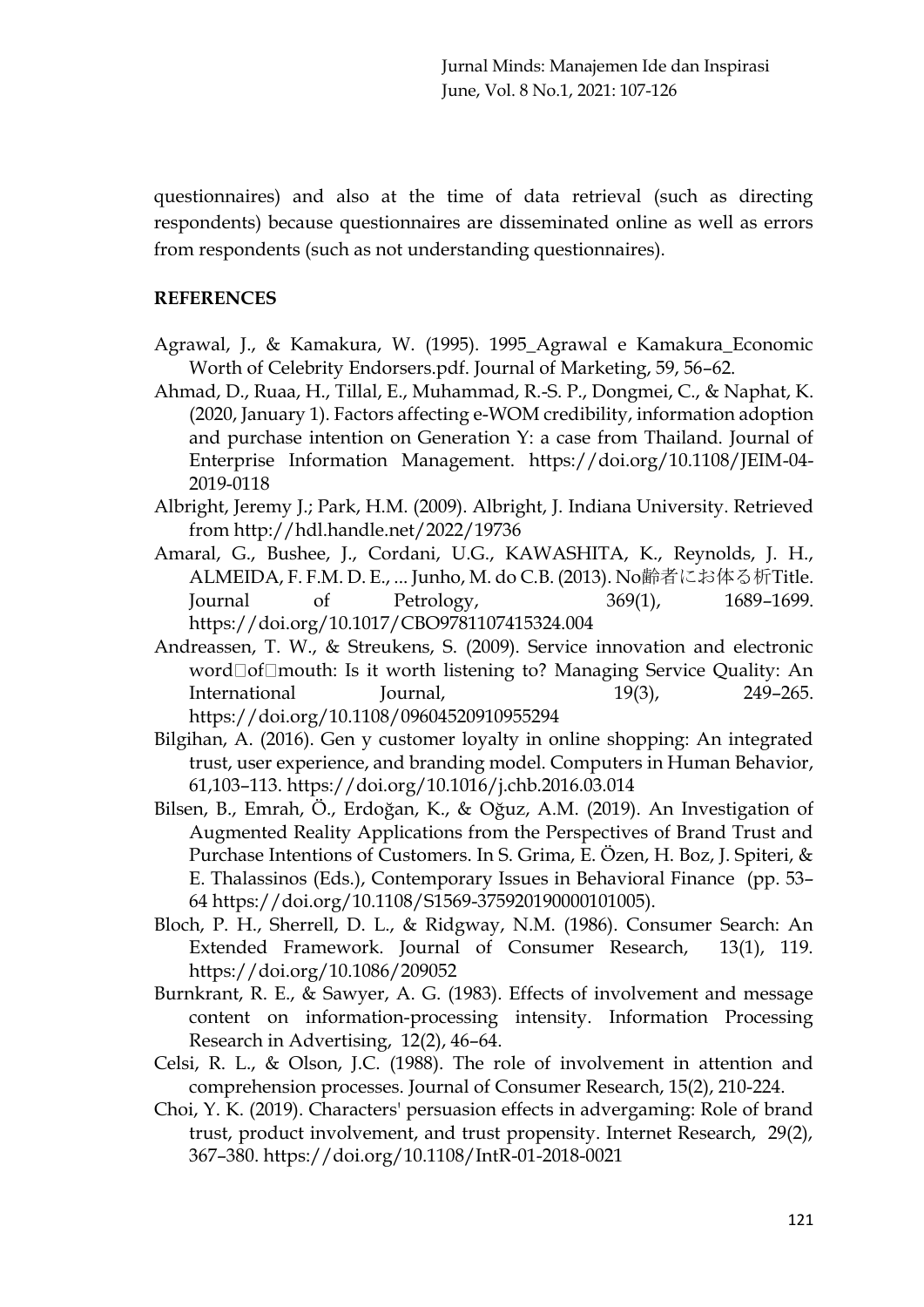- Delgado‐Ballester, E. (2004). Applicability of a brand trust scales across product categories. European Journal of Marketing, 38(5/6), 573–592. https://doi.org/10.1108/03090560410529222
- Ding, H., Molchanov, A. E., & Stork, P. A. (2011). The value of celebrity endorsements: A stock market perspective. Marketing Letters, 22(2), 147– 163. https://doi.org/10.1007/s11002-010-9117-y
- Dwivedi, A., Johnson, L. W., & McDonald, R. E. (2015). Celebrity endorsement, self-brand connection and consumer-based brand equity. Journal of Product and Brand Management, 24(5), 449–461. https://doi.org/10.1108/JPBM-10- 2014-0722
- Escalas, J. E., & Bettman, J. R. (2017). Connecting With Celebrities: How Consumers Appropriate Celebrity Meanings for a Sense of Belonging. Journal of Advertising, 46(2), 297–308. https://doi.org/10.1080/00913367.2016.1274925
- Farivar, S., Turel, O., & Yuan, Y. (2017). A trust-risk perspective on social commerce use: an examination of the biasing role of habit. Internet Research, 27(3), 586–607. https://doi.org/10.1108/IntR-06-2016-0175
- Freire, O., Quevedo-Silva, F., Senise, D., & Scrivano, P. (2018). The effectiveness of celebrity endorsement in aspiring new celebrities: Examining the effects of brand, congruence, charisma and overexposure. RAUSP Management Journal, 53(3), 289–303. https://doi.org/10.1108/RAUSP-04-2018-011
- Friedman, H. H., & Friedman, L. (1979). Endorser effectiveness by product type. Journal of Advertising Research. Retrieved from papers3://publication/uuid/7BC5FB80-1A95-4454-A5CE-B93B05E65C29
- Gefen, D., & Straub, D. W. (2004). Consumer trust in B2C e-Commerce and the importance of social presence: Experiments in e-Products and e-Services. Omega, 32(6), 407–424. https://doi.org/10.1016/j.omega.2004.01.006
- Gul, G. N., Gul, G. F., Jing, Z., Gul, G. R., Zhenxing, G., & Gul, G. W. (2020, January 1). The role of endorsers in bringing defunct brands back to life: theory and evidence. Journal of Product & Brand Management. https://doi.org/10.1108/JPBM-03-2019-2315
- Hair Jr., J. F., Hult, G. T.M., Ringle, C., & Sarstedt, M. (2016). A primer on partial least squares structural equation modeling (PLS-SEM). Sage Publications Ltd.
- Havlena, W. J., & Holbrook, M.B. (1986). The varieties of consumption experience comparing two typologies of emotion in consumer behavior. Journal of Consumer Research, 3(13), 394–404.
- Hofstede, G. (2011). Dimensionalizing Cultures: The Hofstede Model in Context. Online Readings in Psychology and Culture, 2(1), 1–26. https://doi.org/10.9707/2307-0919.1014
- Jacobsen, S. (2018). Why did I buy this?: The effect of WOM and online reviews on post purchase attribution for product outcomes. Journal of Research in Interactive Marketing, 12(3), 370–395. https://doi.org/10.1108/JRIM-12- 2017-0102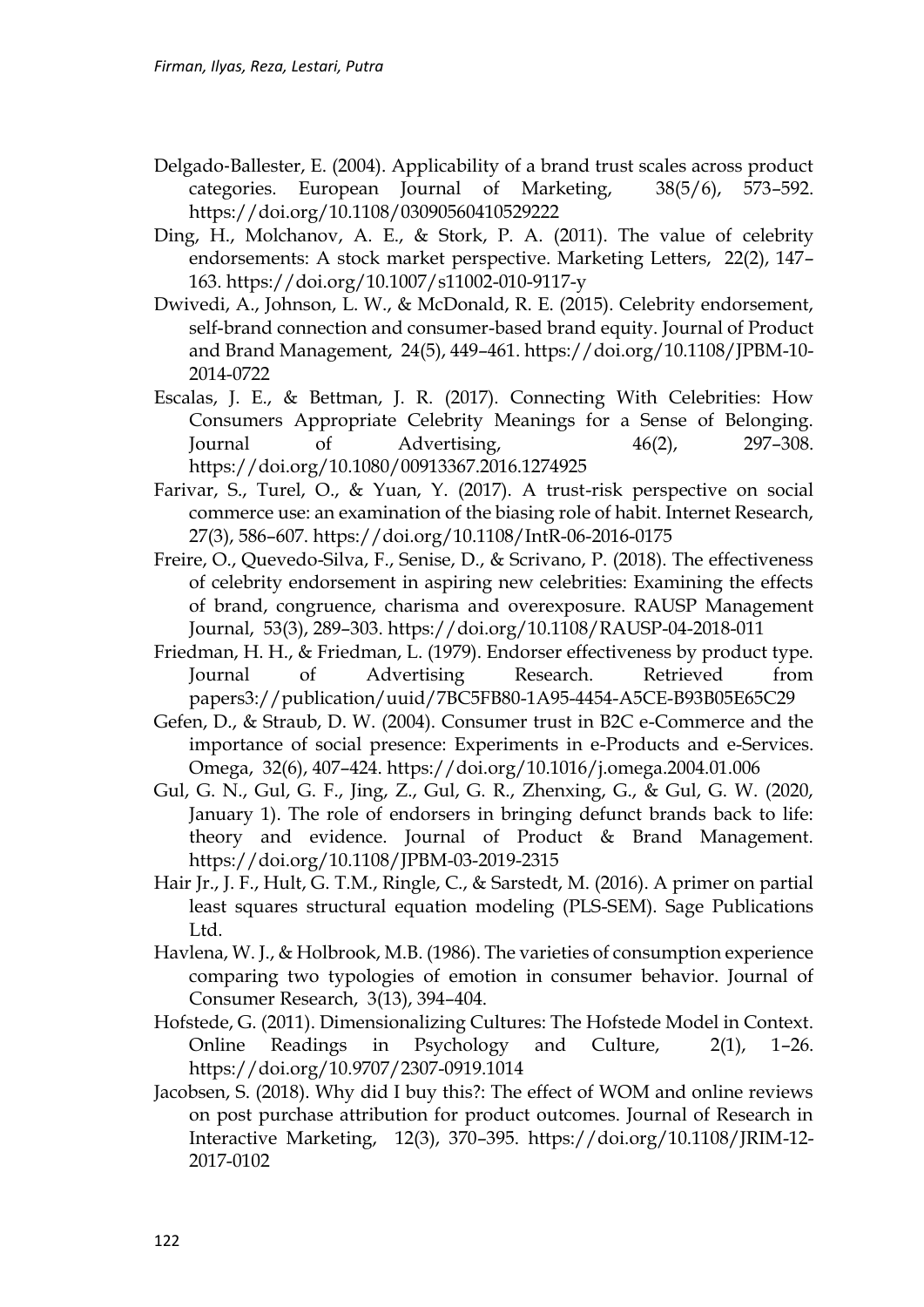- Jiménez, N., & Martín, S. S. (2014). The mediation of trust in country-of-origin effects across countries. Cross Cultural Management, 21(2), 150–171. https://doi.org/10.1108/CCM-12-2012-0113
- Jöreskog,K. (n.d.).
- Kahle, L. R., & Valette-Florence, P. (2012). Marketplace lifestyles in an age of social media Theory and methods. ME Sharpe.
- Kang, J., & Hustvedt, G. (2014). Building Trust Between Consumers and Corporations: The Role of Consumer Perceptions of Transparency and Social Responsibility. Journal of Business Ethics, 125(2), 253–265. https://doi.org/10.1007/s10551-013-1916-7
- Kassarjian, H. H., & Sheffet, M. J. (1991). Personality and consumer behavior An update. Perspectives in Consumer Behavior, 281–303.
- Kusumasondjaja, S., & Tjiptono, F. (2019). Endorsement and visual complexity in food advertising on Instagram. Internet Research, 29(4), 659–687. https://doi.org/10.1108/IntR-11-2017-0459
- Li, F., Pieńkowski, D., van Moorsel, A., & Smith, C. (2012). A holistic framework for trust in online transactions. International Journal of Management Reviews, 14(1), 85–103.
- Liang, H. L., & Lin, P. I. (2018). Influence of multiple endorser-product patterns on purchase intention: An interpretation of elaboration likelihood model. International Journal of Sports Marketing and Sponsorship, 19(4), 415–432. https://doi.org/10.1108/IJSMS-03-2017-0022
- Lin, L. Y., & Ching Yuh, C. Y. (2010). The influence of corporate image, relationship marketing, and trust on purchase intention: the moderating effects of word  $\Box$ of  $\Box$ mouth. Tourism Review, 65(3), 16-34. https://doi.org/10.1108/16605371011083503
- Linlin, Z., He, L., Feng-Kwei, W., Wu, H., & Zejin, T. (2020, January 1). How online reviews affect purchase intention: a new model based on the stimulusorganism-response (S-O-R) framework. Aslib Journal of Information Management. https://doi.org/10.1108/AJIM-11-2019-0308
- Liu, C., Bao, Z., & Zheng, C. (2019). Exploring consumers' purchase intention in social commerce: An empirical study based on trust, argument quality, and social presence. Asia Pacific Journal of Marketing and Logistics, 31(2), 378– 397. https://doi.org/10.1108/APJML-05-2018-0170
- López, M., Sicilia, M., & Hidalgo-Alcázar, C. (2016). WOM Marketing in Social Media. Advertising in New Formats and Media,149–168. https://doi.org/10.1108/978-1-78560-313-620151007
- M.K., C.C., K.O., L.M., & Neil, R. (2008). The impact of electronic word-of-mouth: The adoption of online opinions in online customer communities. Internet Research, 18(3), 229–247. https://doi.org/10.1108/10662240810883290
- Ma, Y. J., Littrell, M. A., & Niehm, L. (2012). Young female consumers' intentions towards fair trade consumption. International Journal of Retail & Distribution Management. , 5(3).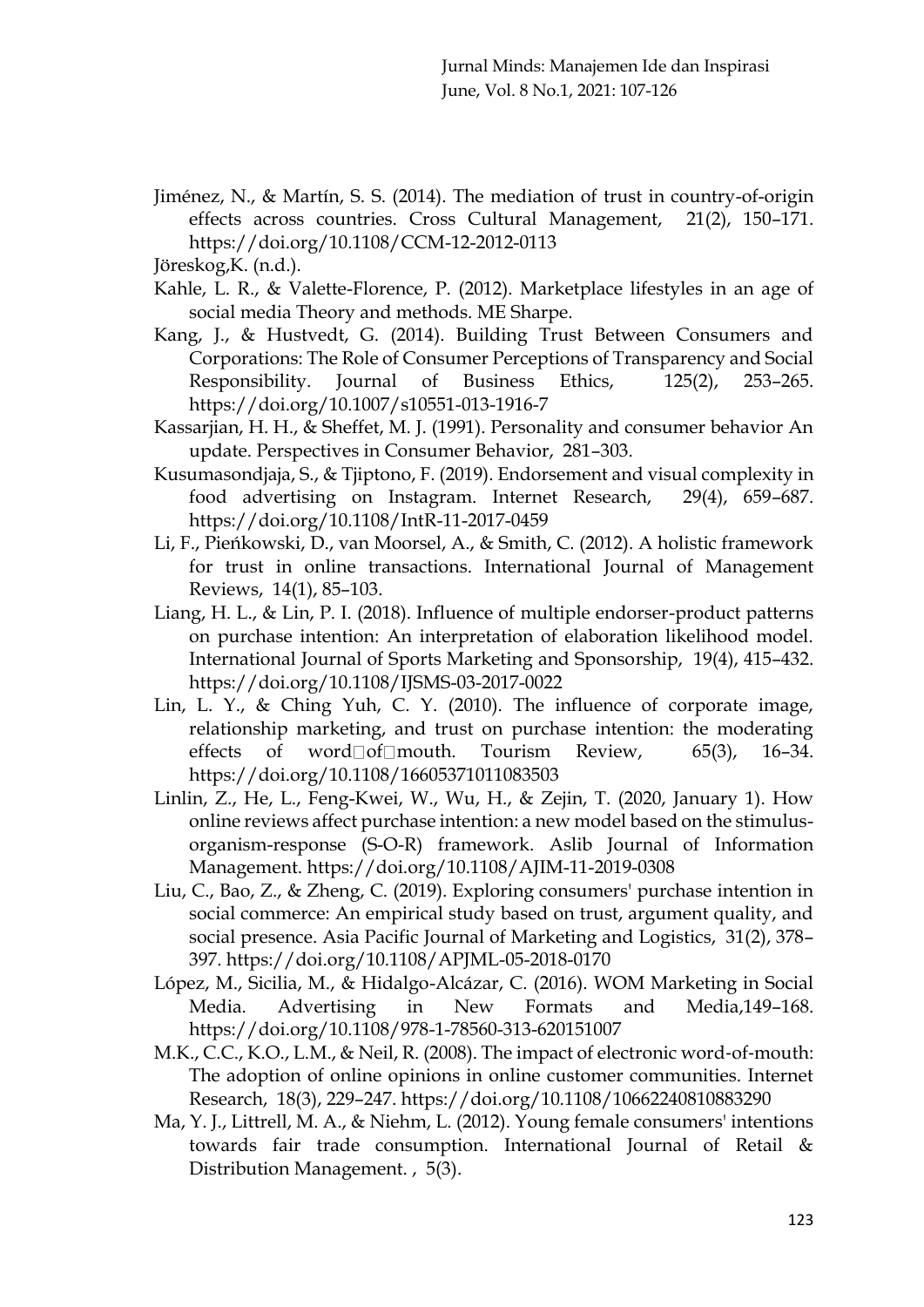- Madeeha, I., Shakil, A.M., & Farooq, M. O. (2020, January 1). Understanding consumers' trust in social media marketing environment. International Journal of Retail & Distribution Management. https://doi.org/10.1108/IJRDM-07-2019-0225
- Madhu, A. (1995). Review of a 40‐year debate in international advertising: practitioner and academician perspectives to the standardization/adaptation issue. International Marketing Review, 12(1), 26–48. https://doi.org/10.1108/02651339510080089
- McCracken, G. (1989). Who is the celebrity endorser Cultural foundations of the endorsement process. Journal of Consumer Research, 16(3), 310–321.
- Morais, W. E. A. de, Solange, A., Galindo, C. I.C., & Miadaira, H. K. (2020). Perceived value, trust and purchase intention of organic food: a study with Brazilian consumers. British Food Journal, 122(4), 1070–1184. https://doi.org/10.1108/BFJ-05-2019-0363
- Morgan, R., & Hunt, S. (1994). The\_commitment-trust\_theory\_of\_relations.pdf. Journal of Marketing, Vol. 58, pp. 20–38.
- Morimoto, M. (2018). Congruence and celebrity endorser credibility in Japanese OTC drug advertising. International Journal of Pharmaceutical and Healthcare Marketing, 12(3), 234–250. https://doi.org/10.1108/IJPHM-09- 2017-0049
- Nick, H. (2019). The impact of positive valence and negative valence on social commerce purchase intention. Information Technology & People, 33(2), 774– 791. https://doi.org/10.1108/ITP-02-2018-0099
- Nunes, P. F., & Cespedes, F. V. (2003). The customer has escaped. Harvard Business Review, 81(11), 96–105.
- Ohanian, R. (1991). The impact of celebrity spokespersons' perceived image on consumers' intention to purchase. Journal of Advertising Research.
- Park, H., & Kim, Y. K. (2016). Proactive versus reactive apparel brands in sustainability Influences on brand loyalty. Journal of Retailing and Consumer Services, 29(4), 114-122.
- Rockwell, D., & Giles, D.C. (2009). Being a celebrity: A phenomenology of fame. Journal of Phenomenological Psychology, 40(2), 178–210. https://doi.org/10.1163/004726609X12482630041889
- Rollins, B., & Bhutada, N. (2014). Impact of celebrity endorsements in diseasespecific direct-toconsumer (DTC) advertisements: An elaboration likelihood model approach. International Journal of Pharmaceutical and Healthcare Marketing, 8(2), 164–177. https://doi.org/10.1108/IJPHM-05-2013-0024
- Rousseau, D.M., Sitkin, S.B., Burt, R. S., Camerer, C., Rousseau, D.M., & Burt, R. S. (2012). To Special Topic Forum Not So Different After All : a Cross-Discipline View of Trust. 23(3), 393–404.
- Roy, S., & Pansari, A. (2014). Owner or endorser? Investigating the effectiveness of celebrity owners of sports teams as endorsers. International Journal of Sports Marketing and Sponsorship, 15(2), 12–29. https://doi.org/10.1108/IJSMS-15-02-2014-B003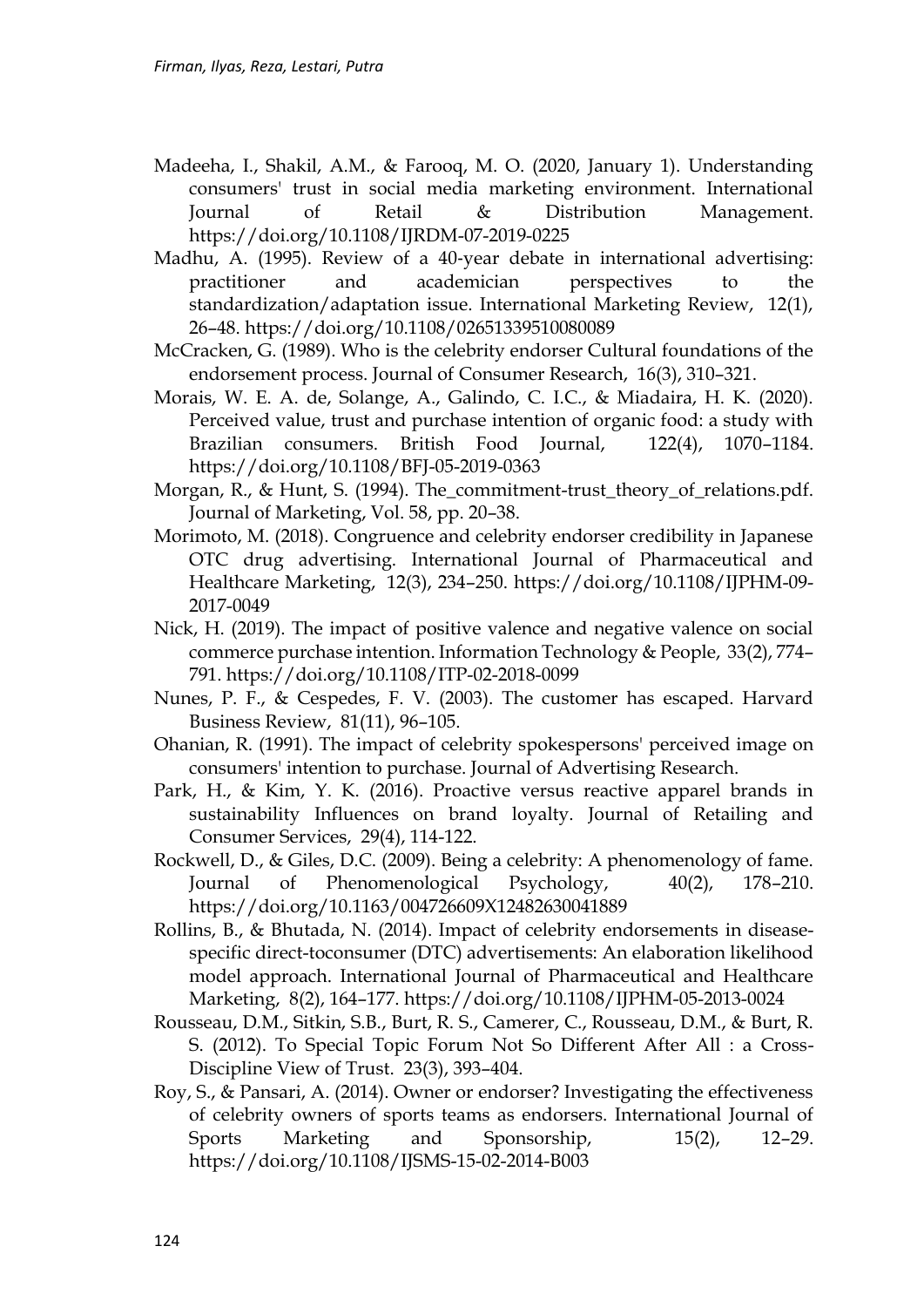- Sarstedt, M., Henseler, J., & Ringle, C.M. (2011). Multigroup analysis in partial least squares (PLS) path modeling: Alternative methods and empirical results. Advances in International Marketing, 22(June 2014), 195–218. [https://doi.org/10.1108/S1474-7979\(2011\)0000022012](https://doi.org/10.1108/S1474-7979(2011)0000022012)
- Shahab, P., Tara, D., & J.L., C. W. (2020, January 1). Electronic word of mouth in tourism and hospitality consumer behaviour: state of the art. Tourism Review. <https://doi.org/10.1108/TR-01-2019-0019>
- Shimp, T. (2003). Advertising, Promotion and Supplemental Aspects of Integrated Marketing Communications. Thomson. Learning, USA.
- Spry, A., Pappu, R., & Cornwell, T.B. (2011a). Celebrity endorsement, brand credibility and brand equity. European Journal of Marketing, 45(6), 882–909. <https://doi.org/10.1108/03090561111119958>
- Spry, A., Pappu, R., & Cornwell, T.B. (2011b). Celebrity endorsement, brand credibility and brand equity. In European Journal of Marketing (45). <https://doi.org/10.1108/03090561111119958>
- Tan, W. K., & Chang, Y. G. (2015). Electronic-word-of-mouth performance in different psychological distances and familiarity. Online Information Review, 39(4), 449–465. <https://doi.org/10.1108/OIR-10-2014-0255>
- Thomson, M. (2006). Human brands Investigating antecedents to consumers' strong attachments to celebrities. Journal of Marketing, 70(3), 104–119.
- Tong, X., & Su, J. (2018). Exploring young consumers' trust and purchase intention of organic cotton apparel. Journal of Consumer Marketing, 35(5), 522–532. <https://doi.org/10.1108/JCM-04-2017-2176>
- Veer, E., Becirovic, I., & Martin, B. A. S. (2010). If Kate voted Conservative, would you?: The role of celebrity endorsements in political party advertising. European Journal of Marketing, 44(3–4), 436–450. <https://doi.org/10.1108/03090561011020516>
- Venkatesh, V. (2000). Determinants of perceived ease of use: Integrating perceived behavioral control, computer anxiety and enjoyment into the technology acceptance model. Information Systems Research, 11(1), 3–11. Retrieved from [vvenkate@rhsmith.umd.edu](mailto:vvenkate@rhsmith.umd.edu)
- Wang, Y., Anderson, J., Joo, S. J., & Huscroft, J. R. (2019). The leniency of return policy and consumers' repurchase intention in online retailing. Industrial Management and Data Systems, 120(1). [https://doi.org/10.1108/IMDS-01-](https://doi.org/10.1108/IMDS-01-2019-0016) [2019-0016](https://doi.org/10.1108/IMDS-01-2019-0016)